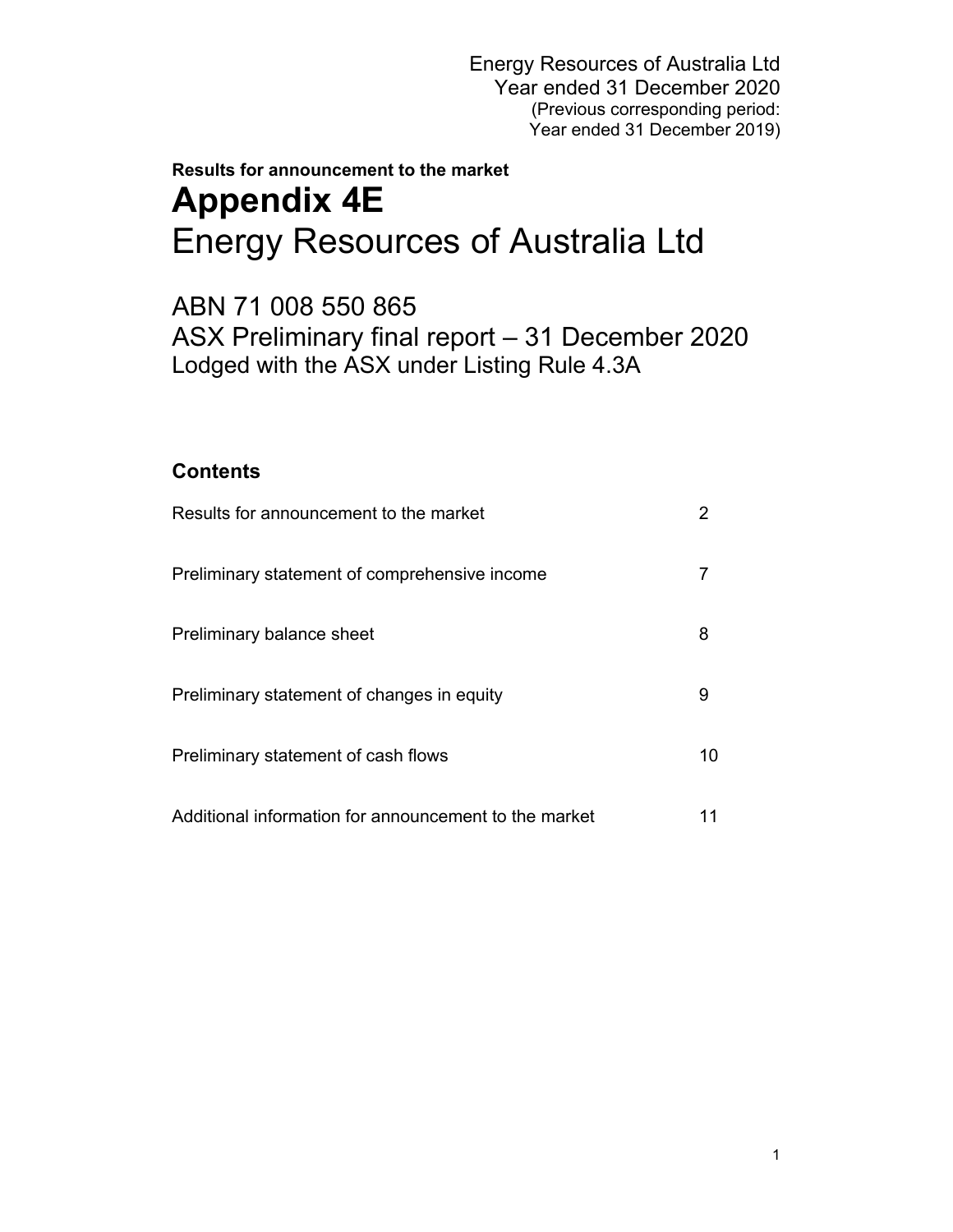|                                                                                         | Change |    | 2020<br>\$000 | 2019<br>\$000 |
|-----------------------------------------------------------------------------------------|--------|----|---------------|---------------|
| <b>Revenue</b> from sales of uranium                                                    | 16%    | To | 242,222       | 209,636       |
| <b>Revenue</b> from continuing operations                                               | 8%     | To | 254,891       | 235,929       |
| <b>Profit/(loss)</b> from continuing<br>operations after tax attributable to<br>members | 83%    | To | 11,460        | 6,252         |
| <b>Net Cash flow</b> from operating<br>activities                                       | 81%    | To | (19,280)      | (99,500)      |
| <b>Earnings</b> before Interest, Tax,<br>Depreciation and Amortisation                  | 409%   | To | 3,413         | (1, 103)      |
| <b>EPS</b> (cents) <sup>1</sup>                                                         | (67%)  | То | 0.4           | 1.2           |

These financial results have been prepared in accordance with the Australian accounting standards.

#### **Review of operations**

 $\overline{a}$ 

Energy Resources of Australia Ltd (**ERA** or the **Company**) incurred a cash outflow from operating activities of \$19 million in 2020 compared to an outflow of \$100 million in 2019. Rehabilitation costs incurred for the year end 31 December 2020 were \$80 million<sup>2</sup> compared to \$92 million in 2019. Despite negative cash flow ERA continued to generate a positive cash margin from the sale of uranium oxide.

ERA held total cash resources of \$737 million at 31 December 2020, comprised of \$204 million in cash at bank and \$533 million of cash held by the Commonwealth Government as part of the Ranger Rehabilitation Trust Fund. The Company has no debt.

Cash reserves were substantially increased following the completion of the fully underwritten, renounceable entitlement offer, which raised \$476 million to support rehabilitation of the Ranger Project Area (**Entitlement Offer**).

ERA recorded a net profit after tax of \$11 million compared to \$6 million in 2019. The 2020 net profit was supported by higher sales revenue and lower cash costs, resulting from the continued successful execution of the "Safety Transforming ERA Together" program (**Transformation Program**). As at 31 December 2020, this performance was partially offset by a revision in the rehabilitation provision discount rate and a number of minor revisions in timing of rehabilitation spend, which resulted in an unfavourable change in rehabilitation expense and therefore impact to earnings of \$7 million.

In response to the ongoing COVID-19 pandemic, ERA continues to maintain controls and protocols in accordance with the Company's COVID-19 Management Plan to protect our

<sup>1 2021</sup> impacted by the issue of 3,173 million shares following completion of the Entitlement Offer on 18 February 2020.

<sup>2</sup> Excludes \$2 million (2019: \$1 million) in utilisation of lease cost.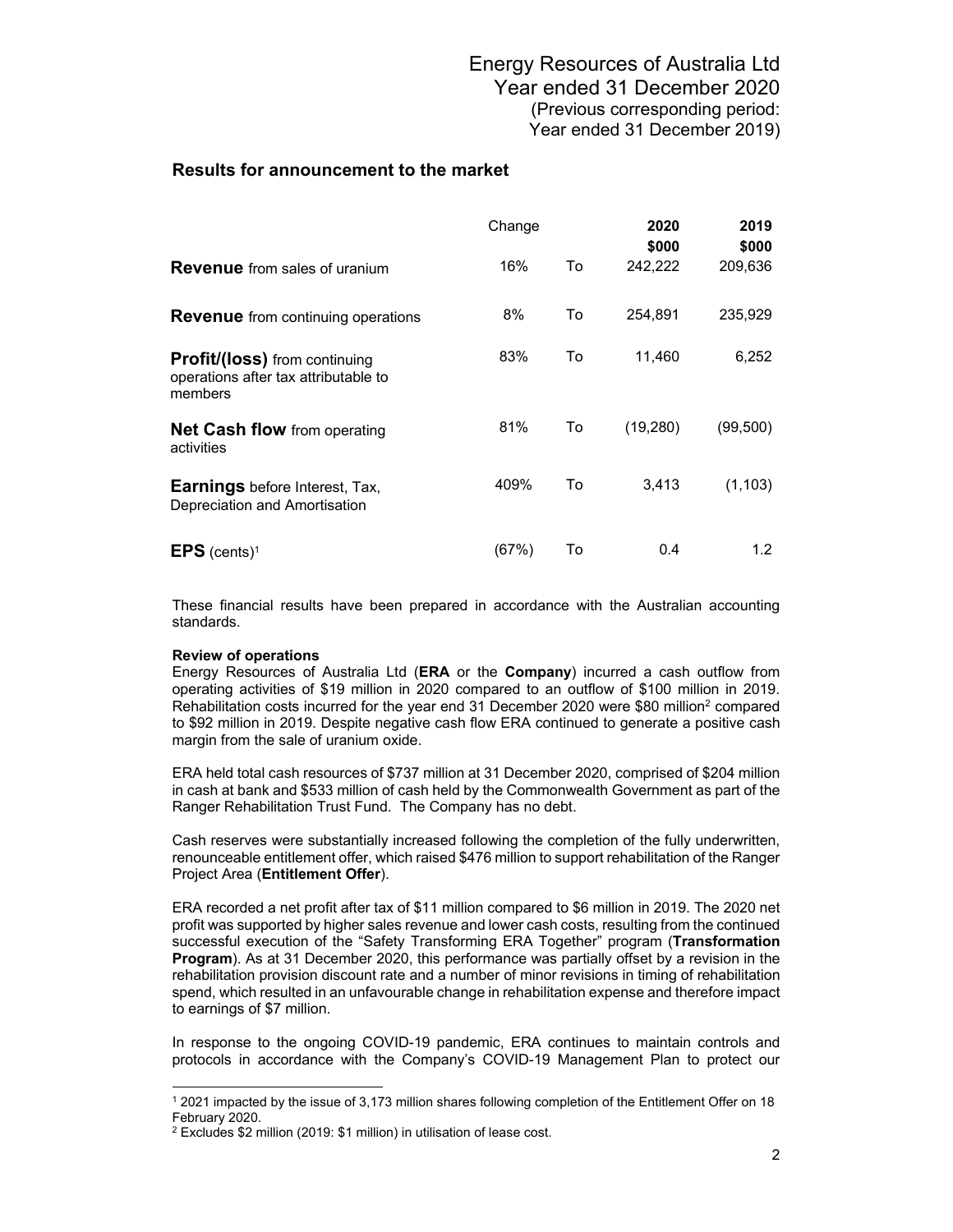employees and local communities as our first priority and ensure full compliance with Government requirements. ERA has continued to operate throughout this period with minimal impact to production or sales volumes.

Uranium oxide produced for the year ended 31 December 2020 was 1,574 tonnes, 10 per cent lower than 2019 production of 1,751 tonnes. 2020 production was impacted by declining stockpile grade, in line with the Company's mine plan. Production at the Ranger Mine ceased, in accordance with the Ranger Authority on 8 January 2021. In the first 8 days of January 2021, 34 tonnes of uranium were drummed. This concluded processing activities on the Ranger Project Area after 40 years of operation, during which time more than \$500 million of royalty payments have been made to governments and Indigenous interests.

Revenue from the sale of uranium oxide was \$242 million (2019: \$210 million). Revenue was favourably impacted by higher sales volume and a favourable movement in the Australian/US dollar exchange rate.

Sales volume for 2020 was 1,721 tonnes compared with 1,597 tonnes for 2019. The average realised sales price for 2020 was US\$42.60 per pound compared to US\$41.89 per pound in 2019. The average realised price was impacted by increased sales into the spot market. The average realised price on contracted sales in 2020 was US\$53.77 per pound compared to US\$48.53 per pound in 2019. The average realised price compares favourably against the average spot price for 2020 of US\$29.74 per pound.

With uranium oxide sales denominated in US dollars, the weakening of the Australian dollar had a positive impact on ERA's financial results. With sales weighted towards the first half, the average exchange rate was 67 US cents, compared with 70 US cents for 2019. ERA sought to maximise exposure to the favourable movement in the Australian dollar, whereby ERA entered into a number of forward foreign exchange contracts from USD denominated sales. Forward contracts were entered in respect to certain contracted sales which were forecast at the time for delivery between May 2020 and March 2021. Forward exchange contracts have been entered into at an average rate of 65 US cents for up to 70 per cent of the contracted US denominated sales proceeds. At 31 December 2020, ERA retained \$63 million in forward contracts.

Cash costs for 2020 were lower than the corresponding period in 2019. This was mainly driven by the successful execution and ongoing delivery of ERA's business Transformation Program. During the first half of 2020, ERA launched the next phase of the program, "Transformation 2.0", which has greater focus on the rehabilitation project. The program targets idea generation and initiative implementation, with the objectives to deliver cost reductions and avoidance, without comprising safety or environmental outcomes.

Following a sharp decline in the crude oil price, with a corresponding decrease in gasoil (or diesel), ERA entered into gasoil swap contracts to lock in favourable prices when compared to ERA's assumptions in the recently completed Entitlement Offer. ERA agreed to purchase forward gasoil swaps at a weighted average price of US\$41.59 per barrel ex-Singapore. The forward contracts commenced in June 2020 and extend through to 31 March 2022 for a total quantity of 325,133 barrels. At 31 December 2020, ERA retained US\$9 million in swap contracts. The contracts were entered in US dollars and are settled monthly in arrears.

Interest income for 2020 was \$5.6 million, compared to \$7.6 million for 2019. The weighted average interest rate received on term deposit for the period was 0.8 per cent. This compares to 1.5 per cent assumed in the recently completed Entitlement Offer.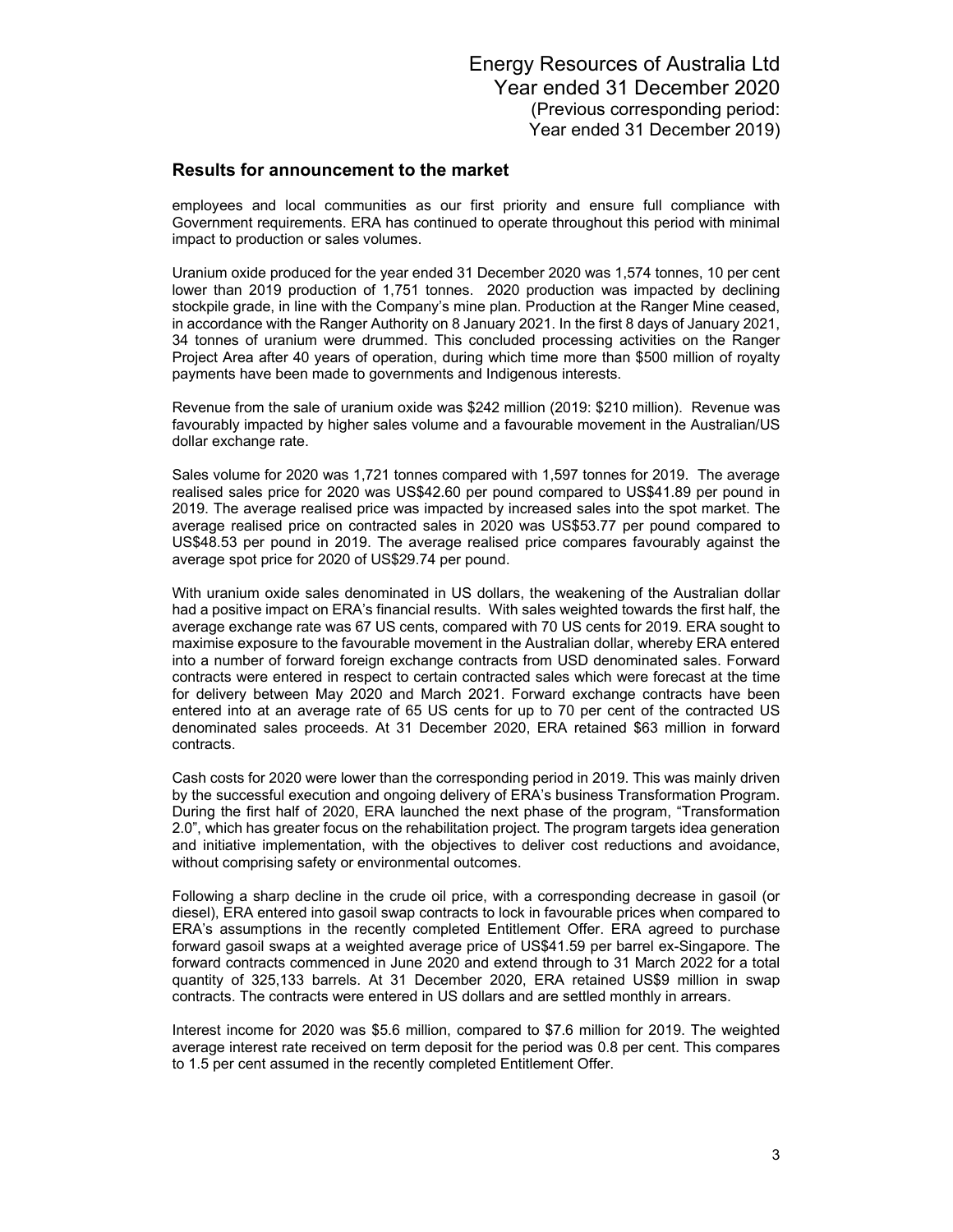### **Cessation of production on the Ranger Project Area**

After almost 40 years of production, totalling greater than 132,000 tonnes of drummed uranium oxide, processing of ore ceased at Ranger Mine on the 8 January 2021, as required under the s41 Authority (Atomic Energy Act) (**Ranger Authority**).

The expiry of the right to mine and process under the Ranger Section 41 Authority extinguishes any reasonable prospects for eventual economic extraction of previously reported Mineral Resources. As a result, the ERA Ore Reserves and Mineral Resources Statement no longer reports any Ore Reserves and Mineral Resources for the Ranger Project Area. The Company retains the MLN1 Jabiluka reported Resources.

In 2018, the Company initiated the "My Future Plan" employee support program to prepare existing employees for "life after ERA". The program provides participants with opportunities to expand their skills and capabilities following the cessation of production at Ranger. The program also provides support to employees seeking to be redeployed within the broader Rio Tinto group and to those who may wish to start their own business or retire. To date, the Company has supported the preparation of career plans for approximately 95 per cent of the workforce. Following cessation of production in January 2021, a number of employees seeking redeployment into Rio Tinto were successfully redeployed to other Rio Tinto business units.

#### **Rehabilitation**

At 31 December 2020, the ERA rehabilitation provision was \$718 million<sup>3</sup>. A periodic review was conducted of the estimate and applicable discount rate used. This resulted in a minor reduction of the estimate and a revision of the discount rate used from 2 to 1.5 per cent, following ongoing review of key macro-economic assumptions. These were predominantly due to adjustments in forecast inflation rates and reduction in the assumed cash rate following successive rate reductions by the Reserve Bank of Australia. These changes resulted in a net increase in the closure provision of \$6.5 million. During 2020, ERA incurred expenditure of \$82 million on rehabilitation activities (\$80 million in cashflow and \$2 million in utilisation of leased assets).

Good progress was made on the ongoing rehabilitation of the Ranger Project Area in 2020, with a number of key milestones completed. Expenditure was largely associated with dredging to transfer tailings from the Tailings Storage Facility (**TSF**) to Pit 3, construction and commissioning of water treatment capacity, the backfill of waste material to Pit 1, successful planting of stage 13 (section of Pit 1) revegetation program and various studies.

Importantly, in August 2020, the backfill of waste material to Pit 1 was completed. Furthermore, the transfer of tailings from the TSF to Pit 3 continued with bulk dredging works forecast to complete in February 2021. TSF floor cleaning activities will occur through the first half of 2021.

Further updates on risks are included in the Rehabilitation Provision description within the notes section of this report.

#### **Funding**

On 15 November 2019, the Company announced a pro-rata renounceable Entitlement Offer of 6.13 new fully paid ERA ordinary shares for each fully paid ordinary share, raising approximately \$476 million, to fund its rehabilitation obligations for the Ranger Project Area.

 $\overline{a}$  $3$  31 December 2020 provision is discounted at 1.5 per cent and presented in real terms (\$747 million undiscounted in real terms). This equates to an estimated \$801 million in undiscounted nominal terms.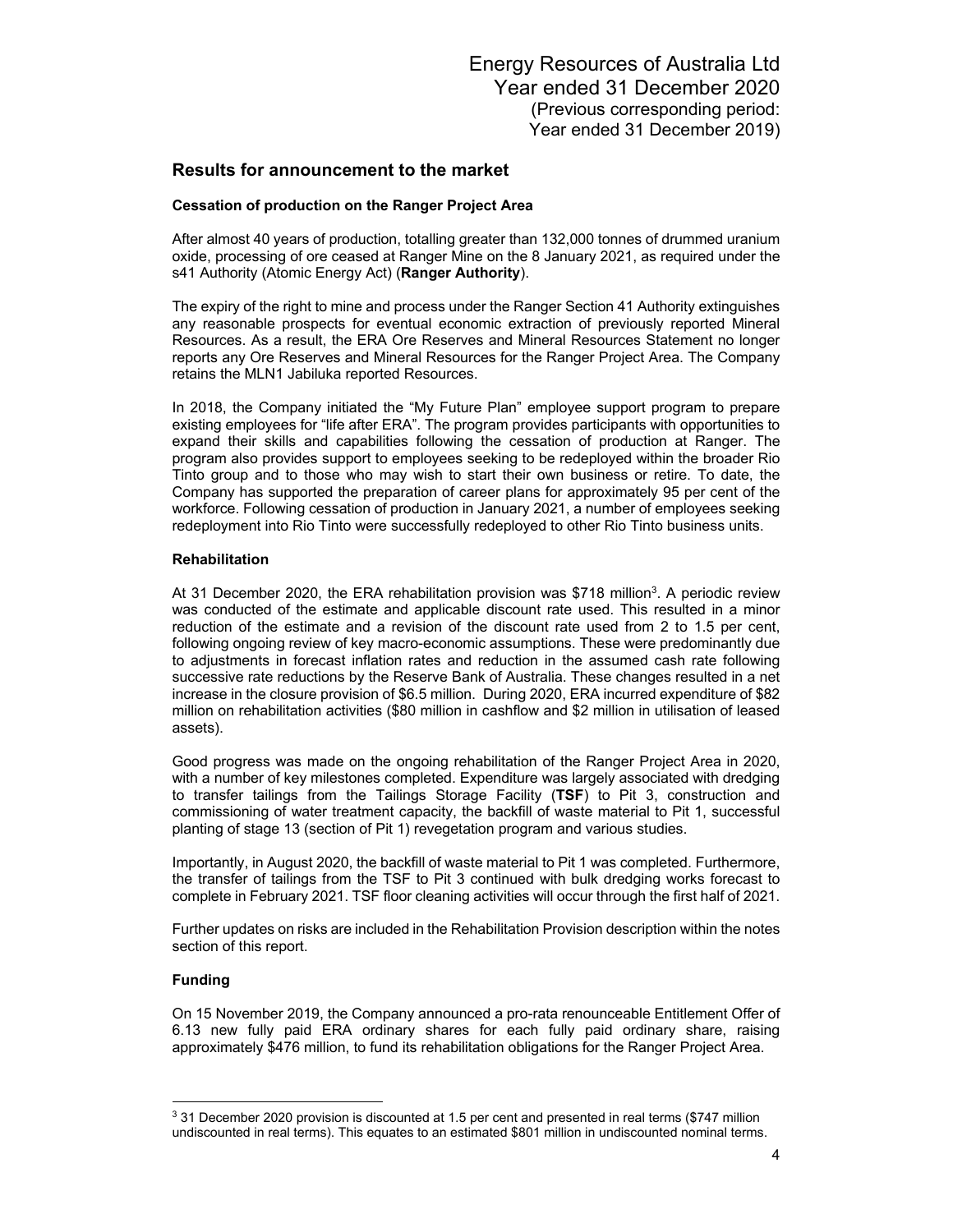New shares under the Entitlement Offer were issued on 25 February 2020. Following the issue of new shares to Rio Tinto under the Entitlement Offer and Underwriting Agreement, Rio Tinto's relevant interests increased from 68.4 per cent to 86.3 per cent.

Following the receipt of the proceeds from the Entitlement Offer, ERA deposited \$454 million into the Ranger Rehabilitation Security held by the Commonwealth Government in order to satisfy its obligations to provide security against the estimated costs of closing and rehabilitating the mine immediately (rather than upon the planned cessation of mining operations). The remaining proceeds from the Entitlement Offer have been invested in short term deposits with Australian deposit taking institutions. ERA continues to explore opportunities to maximise interest revenue.

### **Ranger 3 Deeps**

Given the current uranium market environment, the Ranger 3 Deeps project faces material barriers to development.

Amendments to legislation to effect an extension of the Ranger Authority would be required to manage the gap between the cessation of processing at 8 January 2021 and the commencement of Ranger 3 Deeps production at a later point. This gap, together with an extensive care and maintenance program for the mill and a required pause on rehabilitation activities, would add fixed cost to the operation, further materially challenging the Ranger 3 Deeps Project's viability.

Due to the ongoing constrained market conditions the project remains uneconomic. Consequently, ERA will progress remediation of the Ranger 3 Deeps decline and decommissioning the Ranger ore processing facilities through the first half of 2021. Plant decommissioning is due to complete in the third quarter of 2021. While the timing of plant demolition works remain under review, the current plan supports demolition in approximately 2023.

At present, no work is being conducted on further development options for the Ranger 3 Deeps deposit.

#### **Ranger Production**

ERA ceased production at the Ranger Mine on 8 January 2021, with a total of 34 tonnes drummed in those first eight days of 2021. ERA expects to complete sales into its existing sales contracts through 2021, of approximately 1.37 million pounds, with the balance of inventory holdings to be sold progressively into the spot market. The average realised selling price for contracted sales for 2021 is expected to be between US\$50 and US\$55 per pound.

#### **Outlook**

The strategic priority of ERA is the rehabilitation of the Ranger Project Area, which ERA believes will demonstrate ERA's commitment of long-term sustainable operations in the region, create a sustainable, positive legacy and underpin potential future growth opportunities.

The net proceeds of the Entitlement Offer completed in February 2020, together with ERA's existing cash resources and expected future cash flows, will be used primarily for the purposes of funding rehabilitation. A sum of approximately \$20 million from existing cash resources and expected future cash flows has been provisionally designated for expenditure on prospective development opportunities or otherwise as the ERA Board determines to be in the interests of the Company from time to time.

Consequently, ERA's near-term strategic priorities include: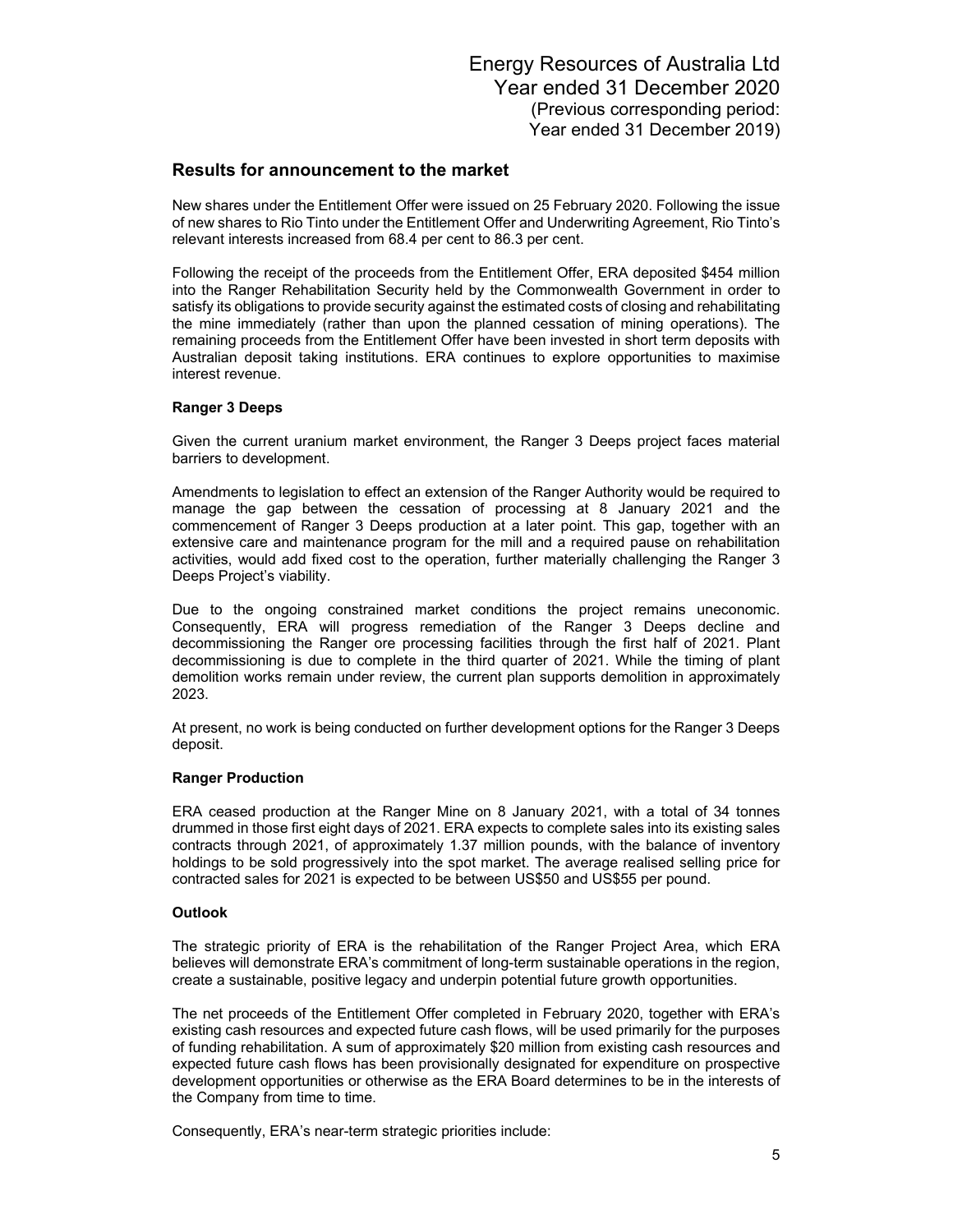- complete rehabilitation of the Ranger Project Area;
- maximise the generation of cash flow from the remaining inventories of drummed uranium oxide; and
- preserve optionality over the Company's undeveloped resources; and progress inorganic growth options evaluation.

### **Dividends**

ERA has decided not to declare a final dividend for the 2020 financial year. No final dividend was paid in respect to the 2019 financial year.

### **Exploration**

There was no exploration expenditure for the year ended 2020.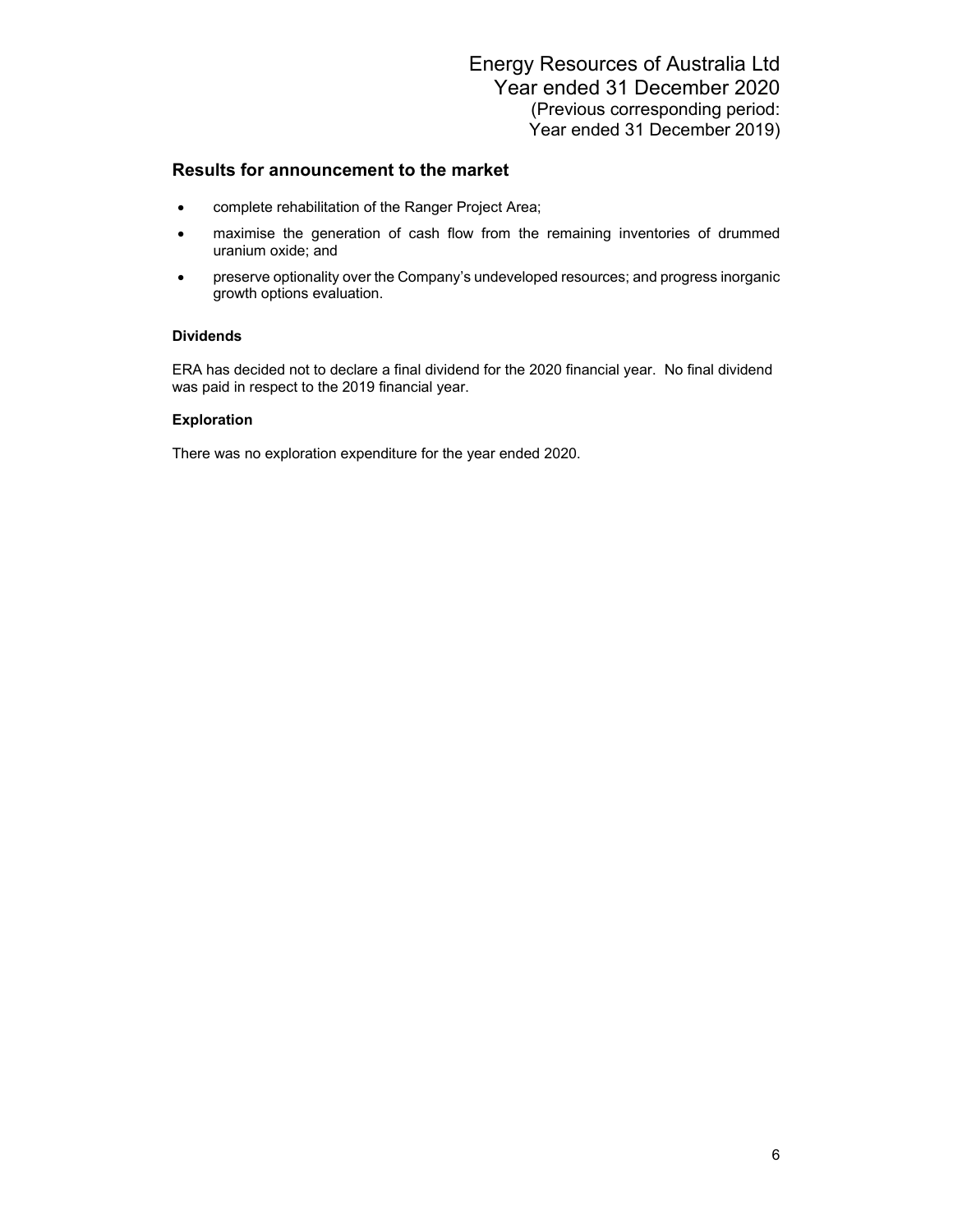# **Preliminary statement of comprehensive income**

|                                                                                                                                                                                                                                                                                                                                      | 2020<br>\$000                                                                                                     | 2019<br>\$000                                                                                        |
|--------------------------------------------------------------------------------------------------------------------------------------------------------------------------------------------------------------------------------------------------------------------------------------------------------------------------------------|-------------------------------------------------------------------------------------------------------------------|------------------------------------------------------------------------------------------------------|
| Revenue from continuing operations                                                                                                                                                                                                                                                                                                   | 254,891                                                                                                           | 235,929                                                                                              |
| Changes in inventories<br>Materials and consumables used<br>Employee benefits and contractor expenses<br>Government and other royalties<br>Commission and shipping expenses<br>Depreciation and amortisation expenses<br>Changes in rehabilitation provision<br>Financing costs<br>Statutory and corporate expense<br>Other expenses | (13,988)<br>(71, 818)<br>(101, 304)<br>(12, 517)<br>(5,069)<br>(353)<br>(6, 529)<br>(24, 949)<br>(9,260)<br>(461) | 26,642<br>(81, 499)<br>(108, 821)<br>(11,085)<br>(5,589)<br>(176)<br>(34, 580)<br>(9,055)<br>(5,514) |
| Profit/(Loss) before income tax                                                                                                                                                                                                                                                                                                      | 8,643                                                                                                             | 6,252                                                                                                |
| Income tax benefit/(expense)                                                                                                                                                                                                                                                                                                         | 2,817                                                                                                             |                                                                                                      |
| Profit/(Loss) for the year                                                                                                                                                                                                                                                                                                           | 11,460                                                                                                            | 6,252                                                                                                |
| Other comprehensive income for the year, net of tax<br>Items that will be reclassified subsequently to profit or loss<br>Cash flow hedging:                                                                                                                                                                                          |                                                                                                                   |                                                                                                      |
| Changes in the fair value of cash flow hedges<br>Income tax relating to components of other comprehensive<br>income                                                                                                                                                                                                                  | 9,391<br>(2, 817)                                                                                                 |                                                                                                      |
| Other comprehensive income for the year, net of tax                                                                                                                                                                                                                                                                                  | 6,574                                                                                                             |                                                                                                      |
| Total comprehensive income for the year                                                                                                                                                                                                                                                                                              | 18,034                                                                                                            | 6,252                                                                                                |
| Profit is attributable to:<br>Owners of Energy Resources of Australia Ltd                                                                                                                                                                                                                                                            | 11,460                                                                                                            | 6,252                                                                                                |
| Total comprehensive income for the year is attributable to:<br>Owners of Energy Resources of Australia Ltd                                                                                                                                                                                                                           | 18,034                                                                                                            | 6,252                                                                                                |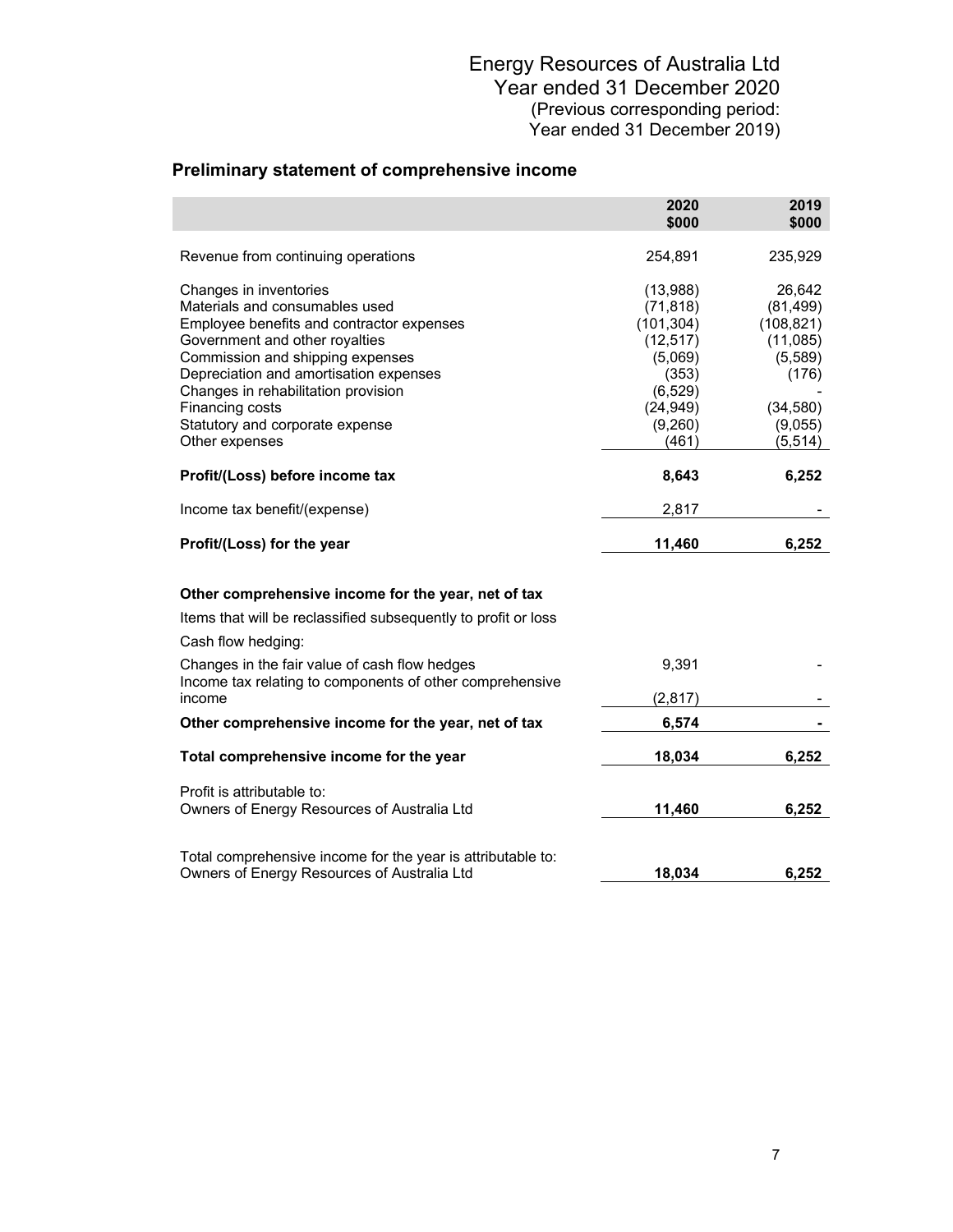| <b>Preliminary balance sheet</b>                                    |                   |               |
|---------------------------------------------------------------------|-------------------|---------------|
|                                                                     | 2020<br>\$000     | 2019<br>\$000 |
|                                                                     |                   |               |
| <b>Current assets</b>                                               |                   |               |
| Cash and cash equivalents                                           | 204,350           | 208,591       |
| Trade and other receivables<br>Inventories                          | 7,788             | 9,400         |
|                                                                     | 132,704           | 144,281       |
| Government security receivable*<br>Derivative financial instruments | 123,316<br>12,423 |               |
| Other                                                               | 2,030             | 5,785         |
| <b>Total current assets</b>                                         | 482,611           | 368,057       |
|                                                                     |                   |               |
| <b>Non-current assets</b>                                           |                   |               |
| Inventories                                                         | 15,423            | 28,118        |
| Undeveloped properties                                              | 89,856            | 89,856        |
| Property, plant and equipment                                       | 1,756             | 4,213         |
| Government security receivable*                                     | 409,927           | 76,333        |
| Derivative financial instruments                                    | 580               |               |
| <b>Total non-current assets</b>                                     | 517,542           | 198,520       |
| <b>Total assets</b>                                                 | 1,000,153         | 566,577       |
| <b>Current liabilities</b>                                          |                   |               |
| Payables                                                            | 39,290            | 41,465        |
| <b>Provisions</b>                                                   | 188,399           | 137,351       |
| Lease liabilities                                                   | 1,583             | 2,408         |
| <b>Total current liabilities</b>                                    | 229,272           | 181,224       |
|                                                                     |                   |               |
| <b>Non-current liabilities</b>                                      |                   |               |
| Provisions                                                          | 556,116           | 658,270       |
| Lease liabilities                                                   | 186               | 1,770         |
| <b>Total non-current liabilities</b>                                | 556,302           | 660,040       |
| <b>Total liabilities</b>                                            | 785,574           | 841,264       |
| <b>Net assets</b>                                                   | 214,579           | (274, 687)    |
|                                                                     |                   |               |
| <b>Equity</b>                                                       |                   |               |
| Contributed equity                                                  | 1,177,656         | 706,485       |
| Reserves                                                            | 395,383           | 388,748       |
| <b>Accumulated losses</b>                                           | (1,358,460)       | (1,369,920)   |
| <b>Total Equity</b>                                                 | 214,579           | (274, 687)    |

*\* described as Investment in Trust Fund in 31 December 2019 financial report*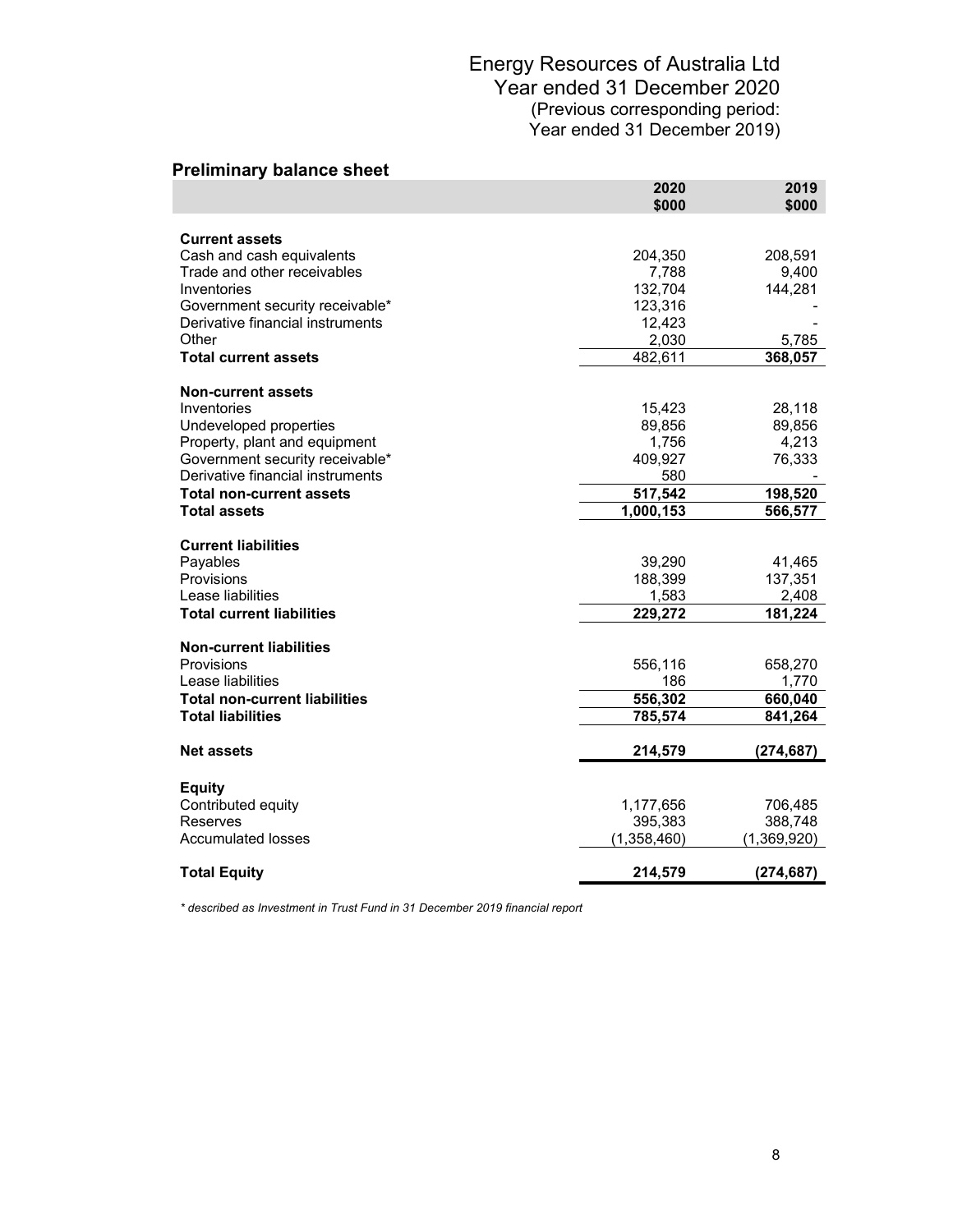|                                                                    | <b>Contributed</b><br>equity<br>\$'000 | <b>Reserves</b><br>\$'000 | <b>Retained</b><br>earnings<br>\$'000 | <b>Total</b><br>\$'000 |
|--------------------------------------------------------------------|----------------------------------------|---------------------------|---------------------------------------|------------------------|
| <b>Balance at 1 January 2019</b>                                   | 706,485                                | 388,897                   | (1, 376, 172)                         | (280, 790)             |
| Profit for the year                                                |                                        |                           | 6,252                                 | 6,252                  |
| Other comprehensive<br>income                                      |                                        |                           |                                       |                        |
| <b>Total comprehensive</b><br>income for the year                  |                                        |                           | 6,252                                 | 6,252                  |
| <b>Transactions with owners</b><br>in their capacity as<br>owners: |                                        |                           |                                       |                        |
| Employee share options -<br>value of employee services             |                                        | (149)                     |                                       | (149)                  |
|                                                                    |                                        | (149)                     |                                       | (149)                  |
|                                                                    |                                        |                           |                                       |                        |
| <b>Balance at 31 December</b><br>2019                              | 706,485                                | 388,748                   | (1, 369, 920)                         | (274, 687)             |
| Profit for the year                                                |                                        |                           | 11,460                                | 11,460                 |
| Other comprehensive<br>income                                      |                                        | 6,574                     |                                       | 6,574                  |
| <b>Total comprehensive</b><br>income for the year                  |                                        | 6,574                     | 11,460                                | 18,034                 |
| <b>Transactions with owners</b><br>in their capacity as<br>owners: |                                        |                           |                                       |                        |
| Contributions of equity, net<br>of transaction cost                | 471,171                                |                           |                                       | 471,171                |
| Employee share options -<br>value of employee services             |                                        | 61                        |                                       | 61                     |
| <b>Balance at 31 December</b>                                      | 471,171                                | 61                        |                                       | 471,232                |

## **Preliminary statement of changes in equity**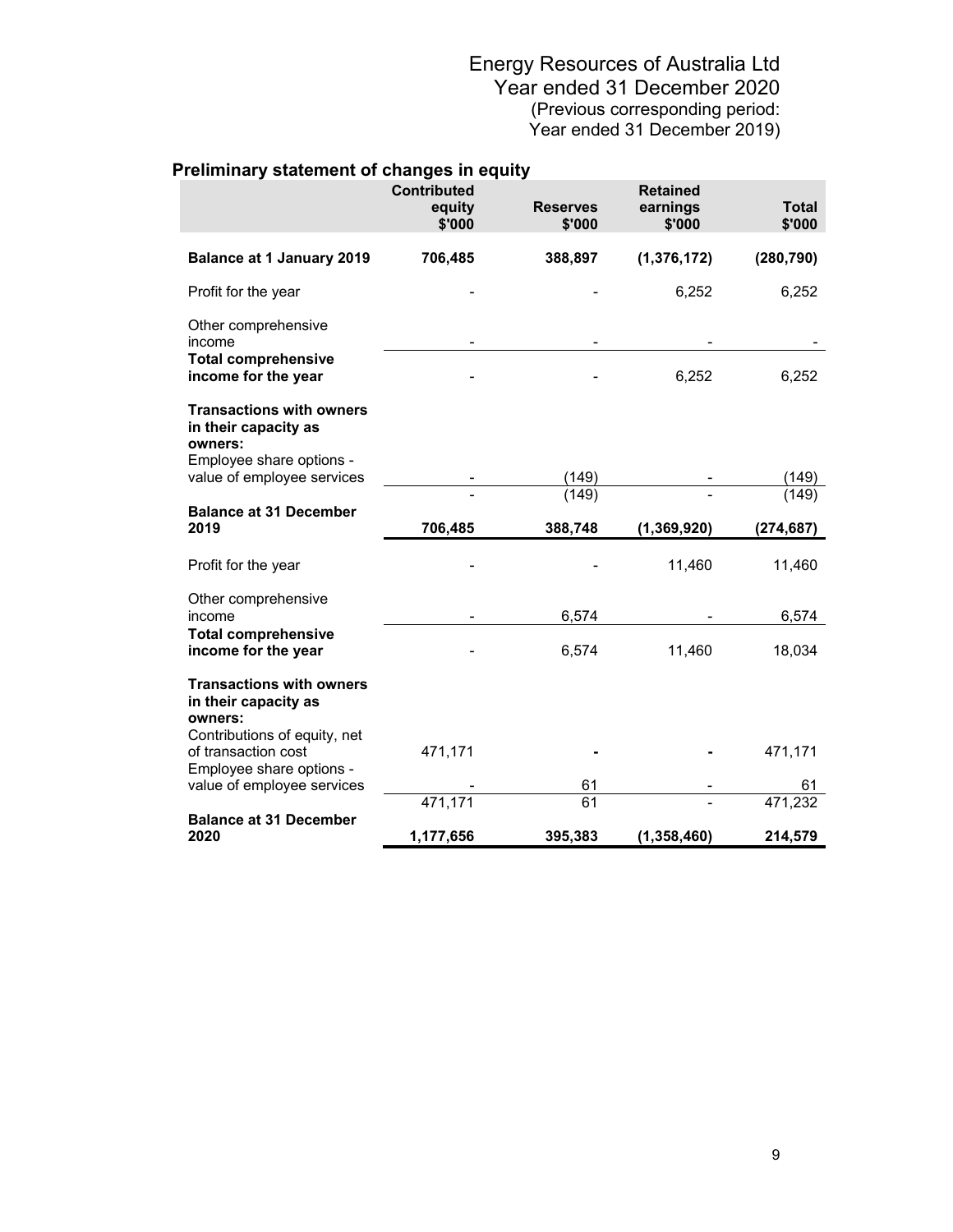# **Preliminary statement of cash flows**

I

|                                                                              | 2020<br>\$000      | 2019<br>\$000 |
|------------------------------------------------------------------------------|--------------------|---------------|
|                                                                              | inflows/           | inflows/      |
|                                                                              | (outflows)         | (outflows)    |
| Cash flows from operating activities<br>Receipts from customers              |                    |               |
| (inclusive of goods and services tax)<br>Payments to suppliers and employees | 268,885            | 219,197       |
| (inclusive of goods and services tax)                                        | (209, 596)         | (230, 704)    |
|                                                                              | 59,289             | (11, 507)     |
| Payments for rehabilitation                                                  | (80, 190)          | (91, 965)     |
| Interest received                                                            | 2,673              | 5,953         |
| Financing costs paid                                                         | (1,052)            | (1,981)       |
| Net cash inflow/(outflow) from operating activities                          | (19,280)           | (99,500)      |
| Cash flows from investing activities                                         |                    |               |
| Payments for property, plant and equipment                                   | (193)              | (3,623)       |
| Proceeds from sale of property, plant and equipment                          |                    | 500           |
| Contributions to Government security receivable                              | (454,000)          |               |
| Net cash inflow/(outflow) from investing activities                          | (454,193)          | (3, 123)      |
|                                                                              |                    |               |
| Cash flows from financing activities                                         |                    |               |
| Employee share option payments<br>Proceeds from issues of shares             | (1,616)<br>476,049 | (1, 418)      |
| Share issue transaction costs                                                | (2,791)            |               |
| Payment of lease liabilities                                                 | (2,408)            | (1,087)       |
| Net cash inflow/(outflow) from financing activities                          | 469,234            | (2,505)       |
|                                                                              |                    |               |
| Net increase/(decrease) in cash held                                         | (4,239)            | (105, 128)    |
| Cash at the beginning of the financial year                                  | 208,591            | 313,736       |
| Effects of exchange rate changes on cash                                     | 2                  | (17)          |
| Cash at the end of the financial year                                        | 204,350            | 208,591       |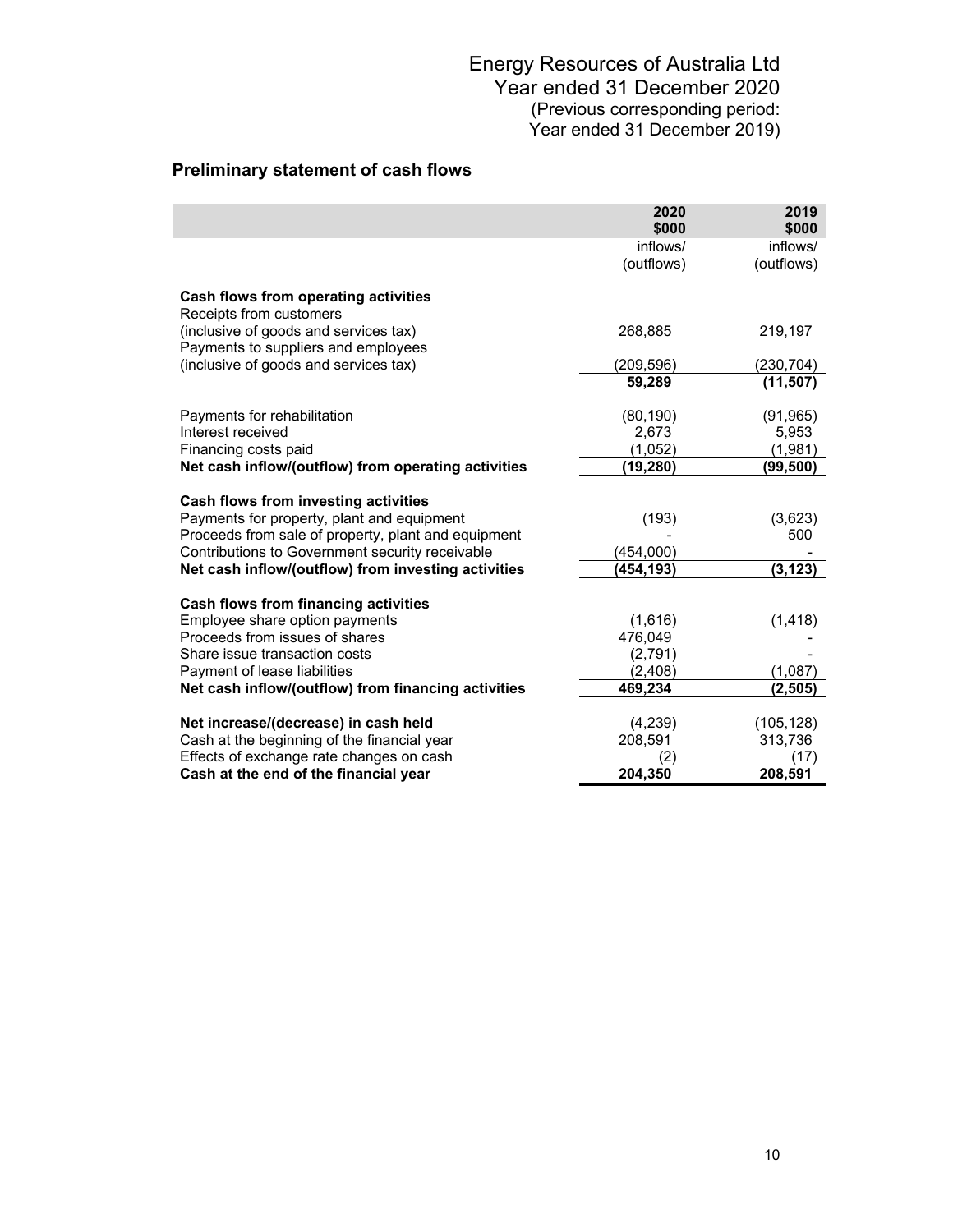| <b>Inventories</b>                                     | 2020<br>\$'000 | 2019<br>\$'000 |
|--------------------------------------------------------|----------------|----------------|
| Inventories - current                                  |                |                |
| Stores and spares                                      | 5.931          | 16.214         |
| Work in progress at cost                               | 776            | 3,808          |
| Finished product U <sub>3</sub> 0 <sub>8</sub> at cost | 125,997        | 124,259        |
| Total current inventory                                | 132.704        | 144,281        |
| Inventories – non-current                              |                |                |
| Finished product U <sub>3</sub> 0 <sub>8</sub> at cost | 15.423         | 28.118         |

Inventories are carried at the lower of cost or net realisable value in accordance with AASB 102. When necessary, a net realisable value adjustment is included in 'Changes in inventories' in the statement of comprehensive income.

No net realisable value adjustment was recorded at 31 December 2020 (Nil: 2019).

| <b>Financial instruments</b>              |        |  |
|-------------------------------------------|--------|--|
| <b>Financial assets - current</b>         |        |  |
| Forward exchange contracts                | 9,391  |  |
| Gasoil swap contracts                     | 3,032  |  |
| <b>Total Current Financial assets</b>     | 12,423 |  |
| Financial assets - non-current            |        |  |
| Gasoil swap contracts                     | 580    |  |
| <b>Total Non-current Financial assets</b> | 580    |  |
|                                           |        |  |

#### **Financial instruments**

Financial assets and financial liabilities are recognised in ERA's Balance Sheet when ERA becomes a party to the contractual provisions of the instrument.

Financial assets and financial liabilities are initially measured at fair value. Transaction costs that are directly attributable to the acquisition or issue of financial assets and financial liabilities (other than financial assets and financial liabilities at fair value through profit or loss) are added to or deducted from the fair value of the financial assets or financial liabilities, as appropriate, on initial recognition. Transaction costs directly attributable to the acquisition of financial assets or financial liabilities at fair value through profit or loss are recognised immediately in profit or loss.

Management uses valuation techniques to determine the fair value of financial instruments (where active market quotes are not available) and non-financial assets. This involves developing estimates and assumptions consistent with how market participants would price the instrument. Management bases its assumptions on observable data as far as possible, but this is not always available. In that case Management uses the best information available. Estimated fair values may vary from the actual prices that would be achieved in an arm's length transaction at the reporting date.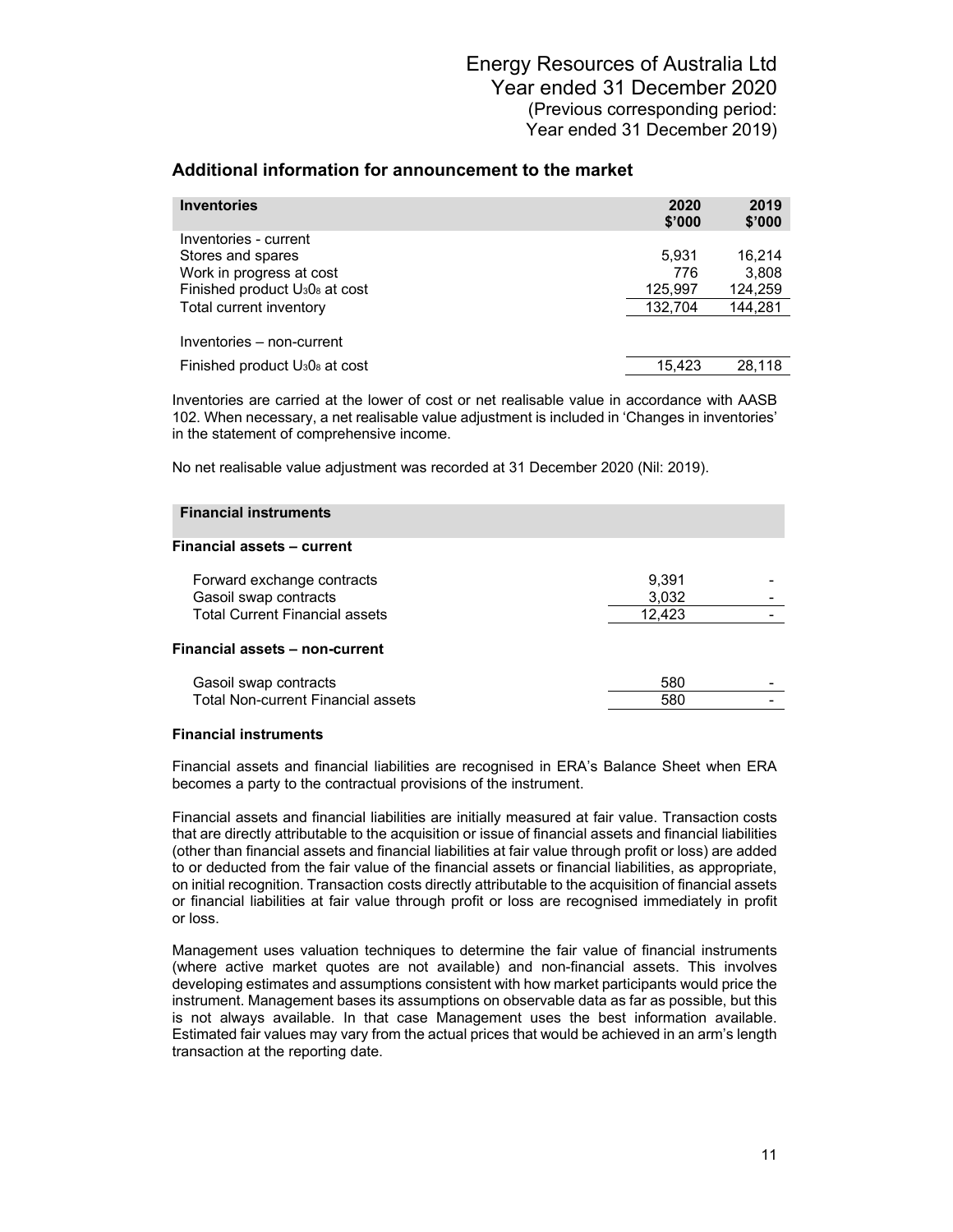### **Derivative financial instruments**

ERA enters into both forward foreign exchange contracts and gasoil swap contracts. These contracts are used to manage ERA's exposure to US dollar sales and the price of diesel used to run major mine infrastructure.

Derivatives are recognised initially at fair value at the date a derivative contract is entered into and are subsequently remeasured to their fair value at each reporting date. The resulting gain or loss is recognised in the profit or loss immediately unless the derivative is designated and effective as a hedging instrument, in which event the timing of the recognition in profit or loss depends on the nature of the hedge relationship.

A derivative with a positive fair value is recognised as a financial asset whereas a derivative with a negative fair value is recognised as a financial liability. Derivatives are not offset in the financial statements unless ERA has both legal right and intention to offset. A derivative is presented as a non-current asset or a non-current liability if the remaining maturity of the instrument is more than 12 months and it is not expected to be realised or settled within 12 months. Other derivatives are presented as current assets or current liabilities.

### **Hedge Accounting**

ERA designates forward exchange contracts as hedging instruments in the form of cash flow hedges. At the inception of the hedge relationship, ERA documents the relationship between the hedging instrument and the hedged item, along with its risk management objectives and its strategy for undertaking hedge transactions. Furthermore, at the inception of the hedge and on an ongoing basis, ERA documents whether the hedging instrument is effective in offsetting changes in fair values or cash flows of the hedged item attributable to the hedged risk, which is when the hedging relationships meet all of the following hedge effectiveness requirements:

- there is an economic relationship between the hedged item and the hedging instrument;
- the effect of credit risk does not dominate the value changes that result from that economic relationship; and
- the hedge ratio of the hedging relationship is the same as that resulting from the quantity of the hedged item that ERA actually hedges and the quantity of the hedging instrument that ERA actually uses to hedge that quantity of hedged item.

#### *Cash flow hedges*

The effective portion of changes in the fair value of derivatives and other qualifying hedging instruments that are designated and qualify as cash flow hedges is recognised in other comprehensive income and presented in the cash flow hedge reserve under equity. The gain or loss relating to the ineffective portion is recognised immediately in profit or loss and is included in the 'other gains and losses' line item. Sources of ineffectiveness include the effect of credit risk on the hedging instrument and the mismatch of the timing of settlements between the hedged item and the hedging instrument.

Amounts previously recognised in other comprehensive income and accumulated in equity are reclassified to profit or loss in the periods when the hedged item affects profit or loss, in the same line as the recognised hedged item.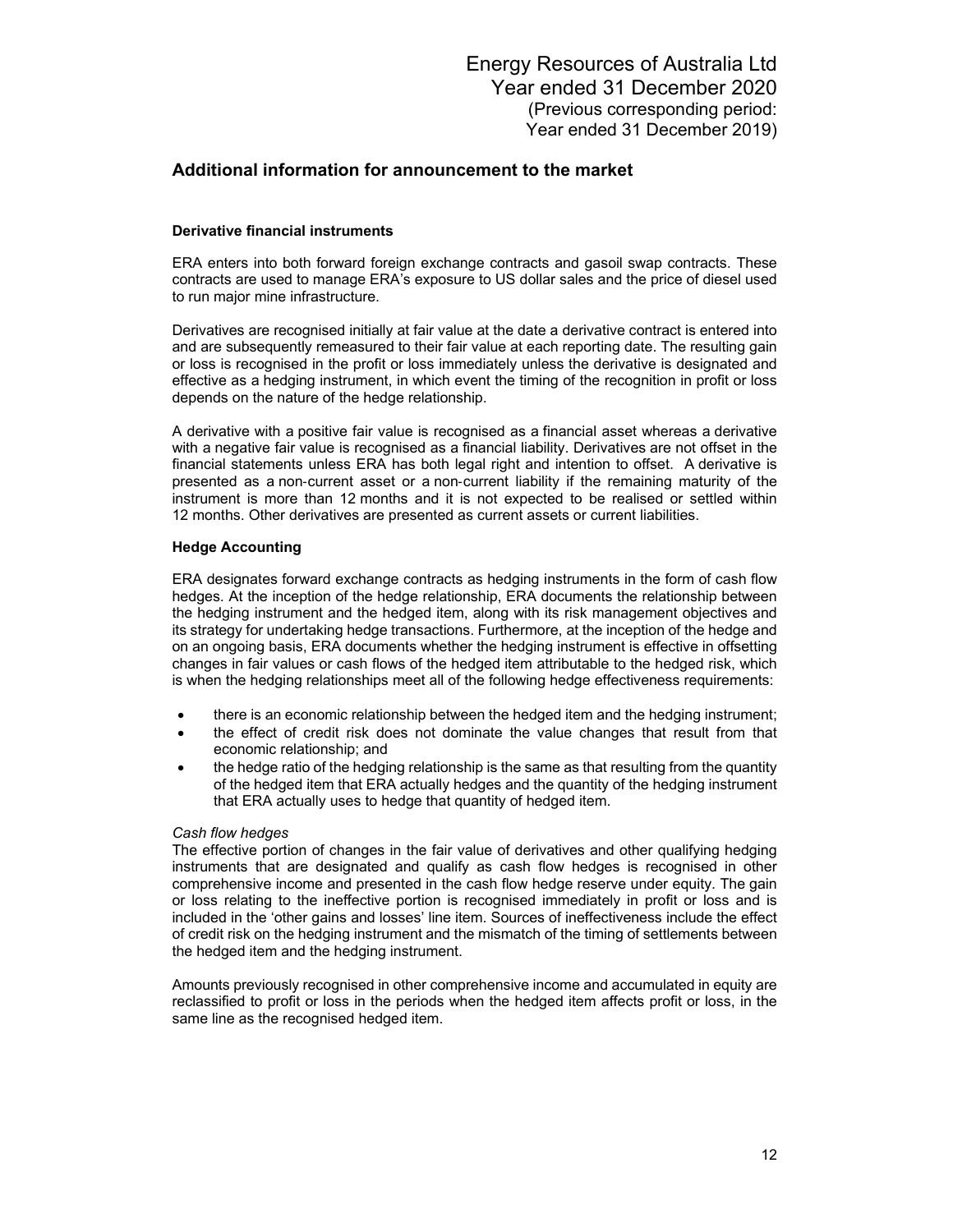ERA discontinues hedge accounting only when the hedging relationship (or a part thereof) ceases to meet the qualifying criteria (after rebalancing, if applicable). This includes instances when the hedging instrument expires or is sold, terminated or exercised. The discontinuation is accounted for prospectively. Any gain or loss recognised in other comprehensive income and accumulated in cash flow hedge reserve at that time remains in equity and is reclassified to profit or loss when the forecast transaction occurs. If the forecast transactions are no longer expected to occur, the gain or loss accumulated in cash flow hedge reserve in equity is reclassified to profit or loss immediately.

Unrecognised gains and losses recorded in the hedge reserve will give rise to a deferred tax asset or liability. This is recorded in the cash flow hedge reserve. ERA then considers if this is recoverable in the event it is a deferred tax asset. In the event if is a deferred tax liability, ERA considers weather unrecognised deferred tax assets should be recognised to offset the liability. Where this occurs the recognition of the deferred tax asset is recorded through income tax benefit in the profit and loss statement.

Movements in the cash flow hedging reserve is as follows:

|                                                              | 2020<br>\$'000 | 2019<br>\$'000 |
|--------------------------------------------------------------|----------------|----------------|
| Balance 1 January                                            |                |                |
| Unsettled change in fair value (before tax)                  | 9.391          |                |
| Tax on unsettled change in fair value                        | (2,817)        |                |
| Gain on changes in fair value of settled hedges              | 4.707          |                |
| Gain on changes in fair value reclassified to profit or loss | (4.707)        |                |
| Hedge Reserve at end of period                               | 6.574          |                |

#### *Forward foreign exchange contracts*

The forward exchange contracts have been designated and are effective as a hedging instrument.

The forward exchange contracts are measured at fair value on a recurring basis using a Discounted Cash Flows methodology. The contracts are valued, using market quoted forward exchange rates as inputs and when material discounted based on applicable yield curves derived from market quoted interest rates.

All forward foreign exchange contracts will mature in less than 12 months and so are recorded as a current asset. The following table details the ERA's liquidity analysis for its derivative financial instruments based on contractual maturities. The table has been drawn up based on the undiscounted cash flows. Settlement of the forward foreign exchange contract occurs on a gross cash flow basis.

| Sell USD/Buy AUD | <b>AUD Notional</b><br>(A\$ million) | Average<br><b>Exchange rate</b> |
|------------------|--------------------------------------|---------------------------------|
| Less than 1 year | 63.4                                 | 0.66                            |

At 31 December 2020, had the Australian Dollar weakened/strengthened by 10 per cent against the US Dollar with all other variables held constant, the change in financial assets would have affected pre-tax other comprehensive income for the half year by \$4.9 million.

*Gasoil swap contracts*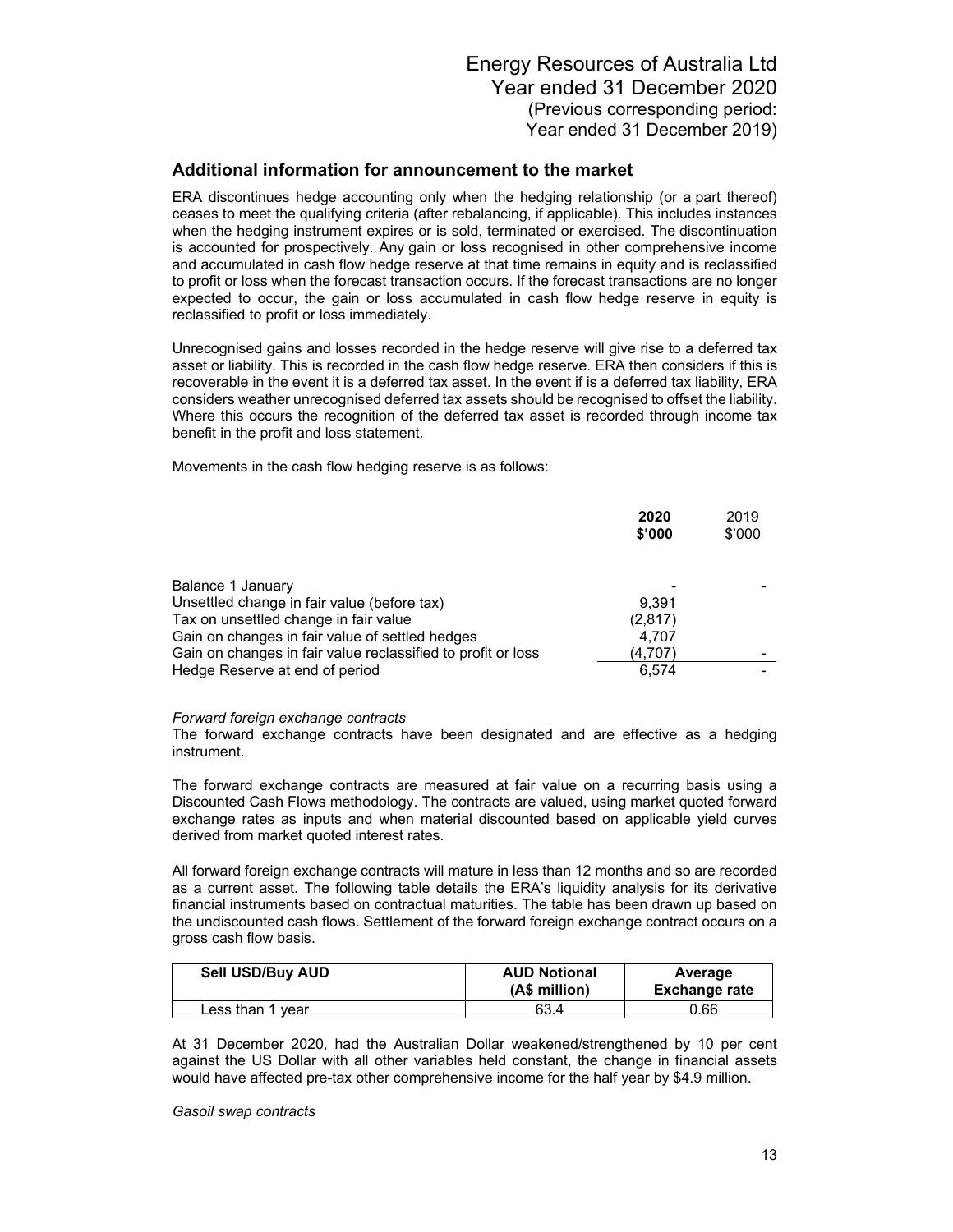The Gasoil swaps have been measured at fair value, with the resulting gains recorded in the profit and loss.

The Gasoil swap contracts are measured at fair value on a recurring basis using a Discounted Cash Flows methodology. The contracts are valued, using market quoted forward exchange rates as inputs and when material discounted based on applicable yield curves derived from market quoted interest rates.

Gasoil swap contracts will mature as follows and are recorded as a non current asset when maturity is greater than 1 year. The following table details the ERA's liquidity analysis for its derivative financial instruments based on contractual maturities. The table has been drawn up based on the undiscounted cash flows. Settlement of the Gas Oil swap contracts occurs on a net cash flow basis, based on the spot price at settlement.

| <b>Buy Gasoil</b>                     | <b>Notional US\$</b> | US\$ per<br>barrel |
|---------------------------------------|----------------------|--------------------|
| Less than 1 year                      | 5.6                  | 40.30              |
| Greater than 1 year less than 2 years | 2.4                  | 48.81              |

At 31 December 2020, had the Gasoil forward price weakened/strengthened by 10 per cent with all other variables held constant, the change in financial assets would have effected pretax profit for the half year by \$1.4 million.

| <b>Provisions</b>                                | 2020<br>\$'000 | 2019<br>\$'000 |
|--------------------------------------------------|----------------|----------------|
| Provisions – current                             |                |                |
| Employee benefits                                | 25,471         | 13,856         |
| Rehabilitation                                   | 162,928        | 123,495        |
| Total current provisions                         | 188,399        | 137,351        |
| Movement in current rehabilitation provision     |                |                |
| Carrying value at the start of the year          | 123,495        | 91,876         |
| Payments                                         | (80, 190)      | (91, 965)      |
| Right of Use assets depreciation                 | (2, 104)       | (877)          |
| Transfers from non-current provisions            | 121,727        | 124,461        |
| Carrying amount at the end of the year           | 162,928        | 123,495        |
| Provisions - non-current                         |                |                |
| Employee benefits                                | 745            | 11,598         |
| Rehabilitation                                   | 555,371        | 646,672        |
| Total non-current provisions                     | 556,116        | 658,270        |
| Movement in non-current rehabilitation provision |                |                |
| Carrying value at the start of the year          | 646,672        | 738,535        |
| Unwind of discount                               | 23,897         | 32,598         |
| Change in estimate                               | (2,572)        |                |
| Change in discount rate                          | 9,101          |                |
| Transfers to current provisions                  | (121,727)      | (124,461)      |
| Carrying amount at the end of the year           | 555,371        | 646,672        |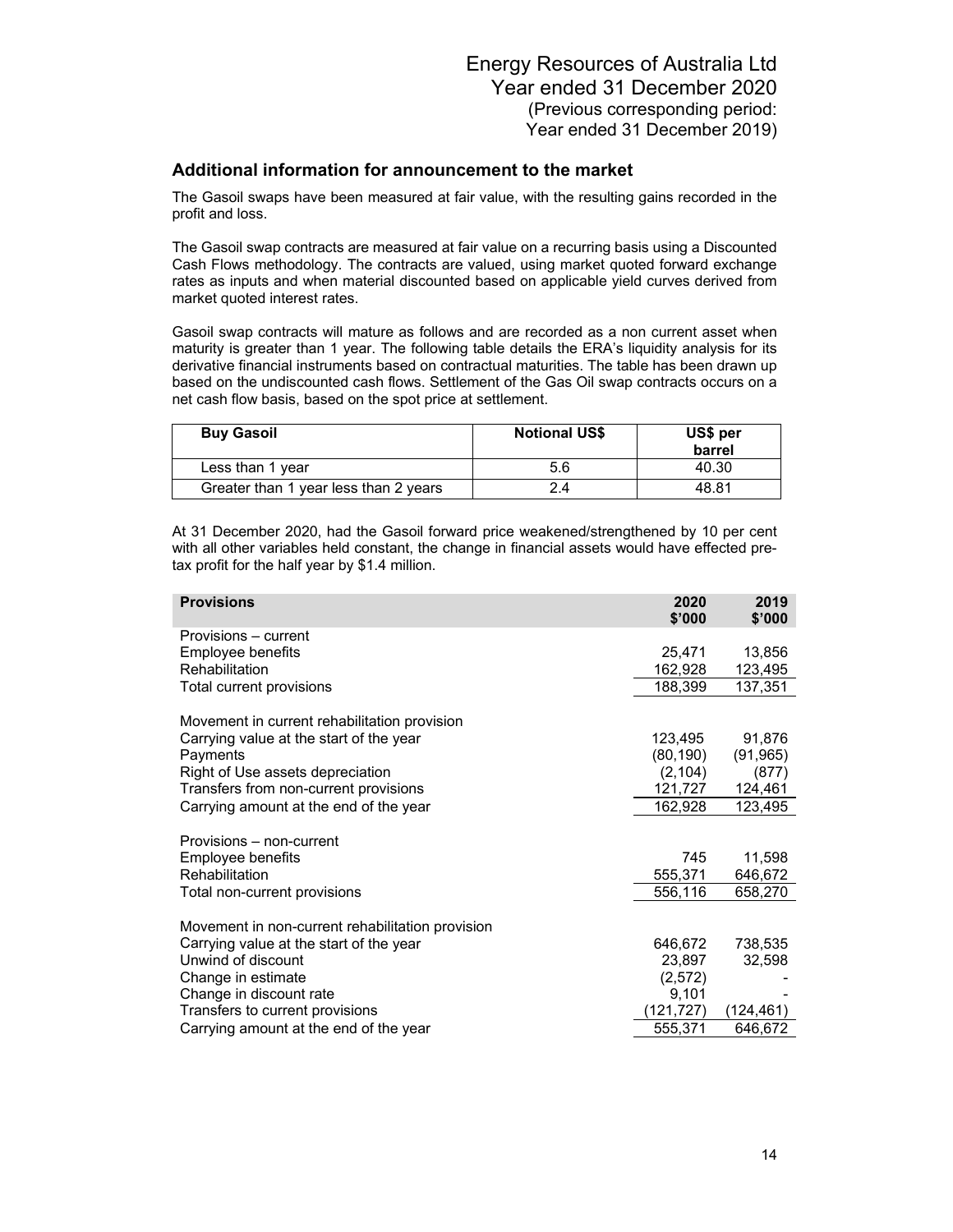#### **Employee Benefits**

During the year ended 2020, the Company continued to develop and plan for the restructure of the workforce post production. This has now reached a level of detail where a provision for benefits payable on termination has been recognised in line with Australian Accounting Standards. The total provision recognised is \$11.2 million. This is considered a current liability based on the balance forecast to be payable within one year.

Potential termination payments beyond 2021 are yet to be recognised due to the level of uncertainty regarding quantum and timing.

#### **Rehabilitation Provision**

The calculation of the rehabilitation provision relies on estimates of costs and their timing to rehabilitate and restore disturbed land to establish an environment similar to the adjacent Kakadu National Park in line with the Company's statutory obligations.

In estimating the rehabilitation provision, a risk-free discount rate is applied to the underlying cash flows. At 31 December 2020, the real discount rate was reduced from 2 per cent to 1.5 per cent. This reflects overall forecast changes seen in risk free rates and inflationary assumptions. This change in discount rate resulted in an increase in the provision of \$9.1 million. This was partially offset by a reduction in the provision of \$2.6 million based on amendment to inflationary assumptions and the timing of spend impacting the discounted costs.

The costs are estimated on the basis of a closure model, taking into account considerations of the technical closure options available to meet ERA's obligations. The provision for rehabilitation represents the net present cost at 31 December 2020 of the preferred plan within the requirements of the Ranger Authority. The Ranger Authority requires ERA to cease mining and processing activities by 8 January 2021 and complete rehabilitation of the Ranger Project Area by 8 January 2026.

The closure model is based on the 2019 feasibility study which expanded on the earlier prefeasibility study completed in 2011. The estimate has been reviewed at 31 December 2020 and updated to incorporate any identified changes in cost, scope or schedule and where impacts have been identified, reflected as a drawdown or return in overall project contingency.

Key packages of work completed since 2012 include preliminary Pit 3 backfill, Pit 1 capping, design and backfill, construction and commissioning of the tailings dredging system and construction of water treatment infrastructure including the brine concentrator and brine squeezer.

Major activities to complete the rehabilitation plan include: material movements, water treatment, tailings transfer, demolition and revegetation. Major cost sensitivities include material movements and water treatment.

The ultimate cost of rehabilitation is uncertain and can vary in response to many factors including legal requirements, technological change, weather events and market conditions. It is reasonably possible that outcomes from within the next financial year that are different from the current cost estimate could require material adjustment to the rehabilitation provision for the Ranger Project Area.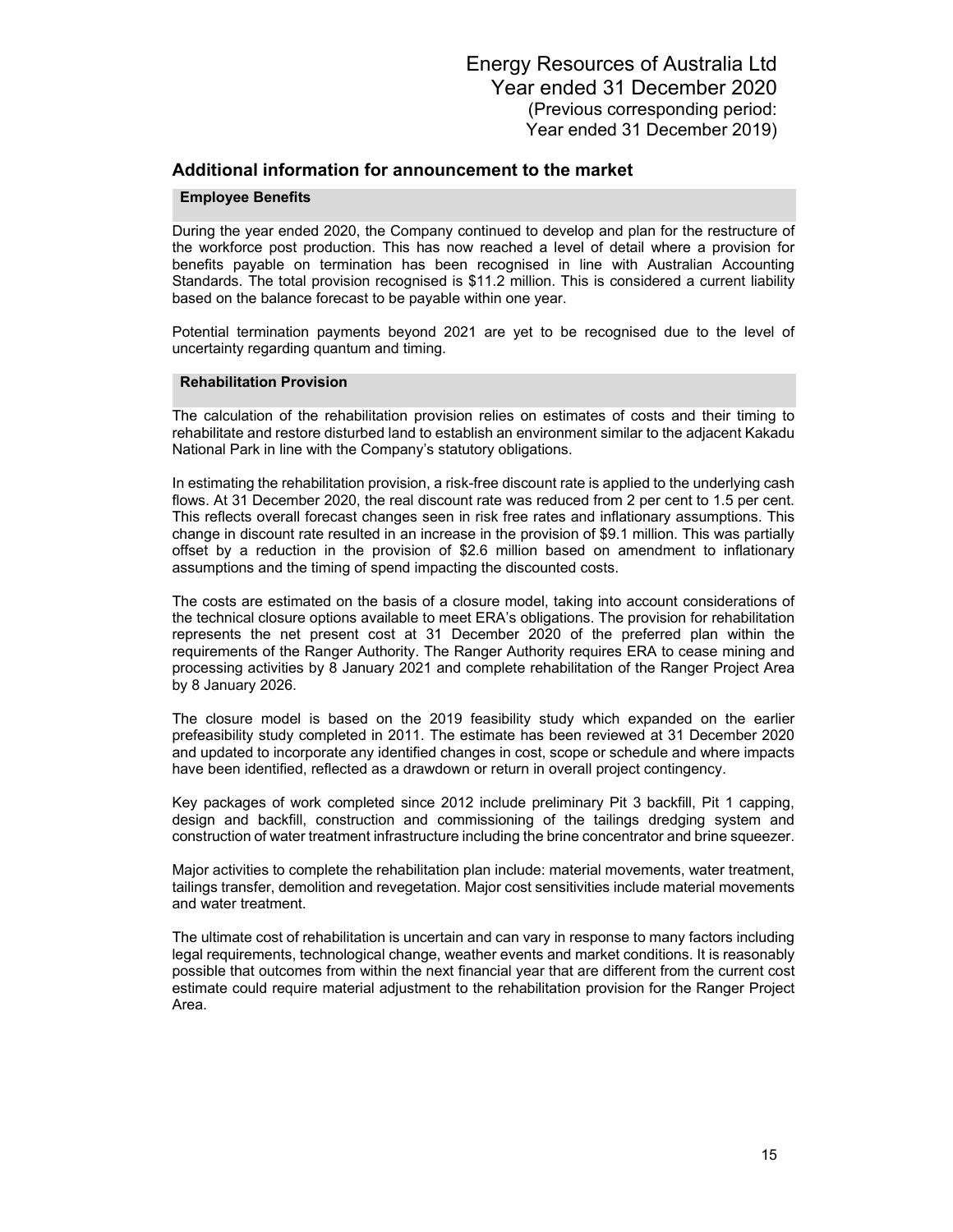### **Additional information for announcement to the market**

Selected risks on the Ranger rehabilitation provision are detailed below.

#### *Tailings consolidation*

Following the completion of transfer of tailings to Pit 3 the final capping of Pit 3 will commence. During the capping process the tailings in Pit 3 will consolidate and express process water that will need to be collected and treated. The consolidation process will be aided by the installation of vertical wicks and the knowledge of the consolidation timeframes is backed up by a detailed model based on in situ testing of site tailings. The consolidation model accuracy and predictions of rates of process water expression is impacted by many factors including: tailings density and other characteristics, deposition method and free process water volume in the pit during deposition.

ERA continues to monitor the rate of tailings consolidation in Pit 3 compared to the consolidation model assumed for the purposes of the rehabilitation feasibility study. It is apparent that a greater proportion of process water is being retained within the tailings than forecast. Further studies and testing are ongoing to validate the consolidation model assumptions used. The impact to the Ranger rehabilitation program, if any, will be further evaluated once studies and detailed design are completed during the first half of 2021. Should mitigating actions be required, these could include implementing a higher density wicking program to support process water expression and / or use of process water treatment capacity for longer than previously planned, both of which have not been allowed for in either the schedule or cost estimate.

#### *Process water*

In order to increase process water treatment capacity, ERA has progressed both recommissioning activity of the high density sludge (**HDS**) plant, the commissioning of the brine squeezer (including conducting process water treatment trials) and brine concentrator expansion project. The recommissioning of the HDS plant has been impacted by both the timing of external consents and a number of technical commissioning issues. Subject to future process water inventory volumes, this may necessitate the HDS operating longer than previously planned. The brine squeezer commissioning has progressed, albeit with production limited due to low pond water volumes through the year. Trials to evaluate the potential for the brine squeezer to treat process water are ongoing. The brine concentrator expansion project is progressing with commissioning expected in quarter 1, 2021.

Treatment of process water remains on the projects' critical path. As previously noted, the feasibility study assumed a long term average annual rainfall for the region in forecasting future water treatment requirements. Annual rainfall can vary from year to year. Historically, the region has seen higher than average rainfall in years in periods of 'La Nina'. The Bureau of Meteorology has forecast the 2020/2021 wet season to be an 'La Nina'. Rainfall wet season to date, would support this assessment, with higher than average rainfall. The impact on the overall rehabilitation program is unknown and will be sensitive to rainfall for the remainder of the wet season and future years.

Overall, process water volumes are sensitive to many factors. Any additional water would require treating through ERA's process water treatment infrastructure, in large part the brine concentrator. Water volumes can vary due to:

- additional rainfall above an average wet season;
- the performance of water treatment plants, including new smaller scale plants that are yet to be fully commissioned;
- the timing of closure of which water catchments occurs; and
- the volume and timing of water expressed from tailings.

If water treatment volumes exceed the available capacity, it may be necessary to expand treatment capacity. This may involve the construction of additional process water treatment capacity or other alternate technology. This has not been allowed for in the estimate and would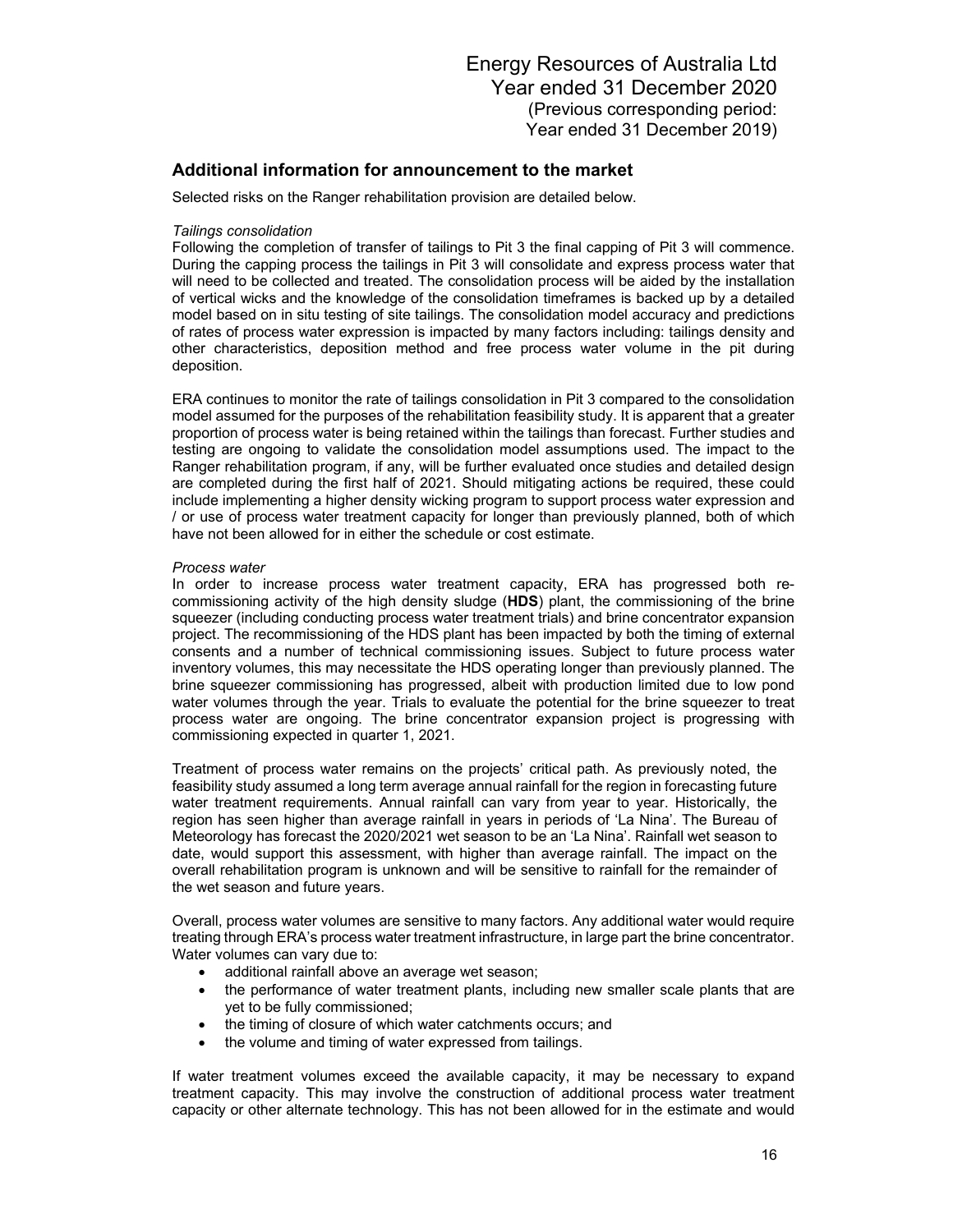come at significant additional cost. Furthermore, any significant delay may further compress the schedule requiring alteration to other closure activities.

#### *Process water salt disposal*

As a result of treating process water, a waste stream of contaminated salt is generated. This is ultimately to be stored below tailings in Pit 3 via injecting the brine through bore holes. Recommissioning activities for this infrastructure have successfully occurred although the longterm performance is yet to be fully confirmed. Should the disposal of salt in this manner not prove viable, an alternate method of salt disposal would be required. This could require significant additional capital expenditure which has not been allowed for in either the schedule or cost estimate and may not be available to ERA.

### *Bulk material movement*

Pit 3 bulk material movements are sensitive to the volume of material which is to be moved and the schedule of movement.

### *Other factors*

In addition to the factors identified above there are many additional items that the estimate could be impacted by, including: evaporation rates, stakeholder requirements, engineering studies, other site contaminants, plant mortality and project support costs. These represent a possible obligation from past events and whose existence will be confirmed only by the occurrence or nonoccurrence of one or more uncertain future events or a present obligation that arises from past events but are not recognised because the amount of the obligation cannot be measured with sufficient reliability.

| <b>Share capital</b>                                                                                                                                    | 2020<br>'000'      | 2019<br>'000' |
|---------------------------------------------------------------------------------------------------------------------------------------------------------|--------------------|---------------|
| A Class shares fully paid                                                                                                                               |                    |               |
| Share capital at the start of the year                                                                                                                  | 517,725            | 517,725       |
| Shares issued during the year (at \$0.15 per share)                                                                                                     | 3,173,658          |               |
| Share capital at the end of the financial year                                                                                                          | 3.691.383          | 517,725       |
| Total contributed equity<br>Contributed equity at the start of the year<br>Additional contribution of equity (\$0.15 per share for 3,173,658<br>shares) | 706.485<br>476,049 | 706,485       |
| Share issuance costs                                                                                                                                    | (4,878)            |               |
| Contributed equity at the end of the year                                                                                                               | 1.177.656          | 706.485       |

As announced on 20 February 2020, ERA's fully underwritten 6.13 for 1 pro rata renounceable Entitlement Offer of new fully paid shares to raise approximately \$476 million closed successfully on 18 February 2020. The proceeds, to be used primarily to fund ERA's statutory rehabilitation obligations for the Ranger Project Area, have been invested in short duration term deposits across a variety of Australian deposit taking institutions and held in trust.

| <b>Retained earnings</b>                                                                              | 2020<br>\$'000              | 2019<br>\$'000 |
|-------------------------------------------------------------------------------------------------------|-----------------------------|----------------|
| Retained earnings at the beginning of the financial year<br>Net profit/(loss) attributable to members | $(1,369,920)$ $(1,376,172)$ |                |
| of Energy Resources of Australia                                                                      | 11.460                      | 6.252          |
| Retained profits at the end of the financial year                                                     | (1,358,460)                 | (1,369,920)    |
|                                                                                                       |                             |                |

#### **Asset Carrying Values**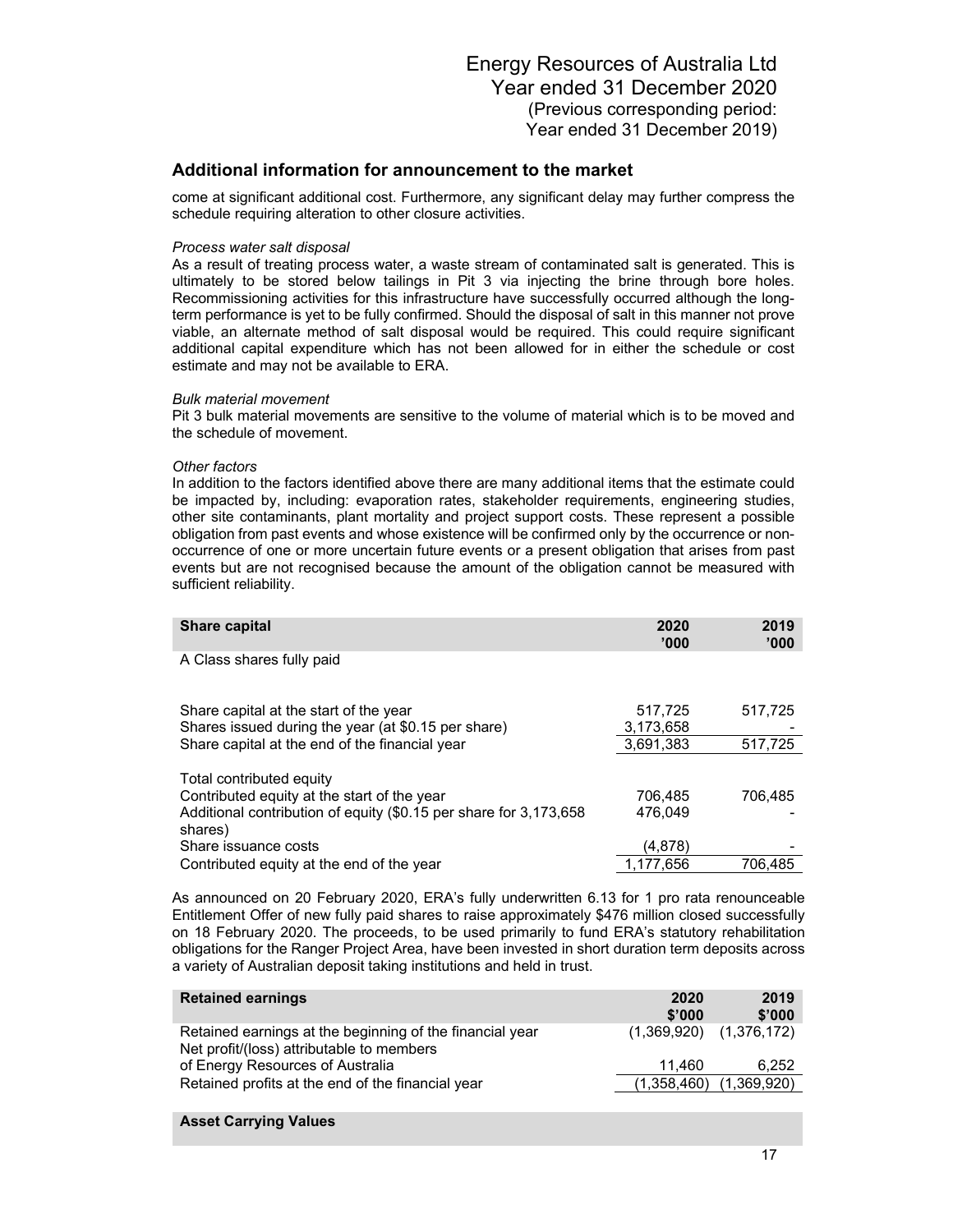ERA has two cash generating units (**CGUs**), the Ranger Project Area and the Jabiluka Mineral Lease. The Ranger CGU includes all assets and liabilities related to activities on the Ranger Project Area, including the rehabilitation provision. The Jabiluka Undeveloped Property relates to the Jabiluka Mineral Lease which is currently under a Long Term Care and Maintenance Agreement with Traditional Owners.

At 31 December 2020, the property, plant and equipment in the Ranger CGU continues to be fully impaired. When capital expenditure is incurred it is immediately expensed to the Statement of Comprehensive Income. For the year ended 31 December 2020, \$0.2 million in capital expenditure was expensed.

At the end of each reporting period, ERA assesses whether there are any indications that ERA's CGUs may be impaired, or circumstances have changed to indicate reversal of prior impairments. This requires judgment in analysing possible impacts caused by factors such as the price of uranium oxide, foreign exchange movements, operating and capital estimates, discount rate, project progression, Traditional Owner relationships.

ERA assessed the recoverable amount using a fair value less costs of disposal (**FVLCD**) method. ERA conducts impairment testing using a probability-weighted discounted cash flow model.

#### **Undeveloped Properties**

Undeveloped properties are considered assets not yet ready for use. In reporting periods where impairment testing is required, the recoverable amount of the undeveloped properties is determined using the fair value less costs of disposal method. Undeveloped properties consist of the Jabiluka Mineral Lease.

The Jabiluka Mineral Lease is currently subject to a Long Term Care and Maintenance Agreement with Traditional Owners. This agreement ensures the Jabiluka deposit will not be developed without the consent of the Mirarr Traditional Owners. It is uncertain that this consent will be forthcoming and, by extension, that the Jabiluka deposit will be developed. Should this consent not eventuate in the future, the Jabiluka Undeveloped Property would face full impairment.

The valuation of the Jabiluka Mineral Lease requires a high degree of judgment. To determine the fair value, ERA uses a probability weighted discounted cash flow model, based on post-tax cash flows expressed in real terms, estimated until the end of the life of mine plan and discounted using an asset-specific, post-tax real discount rate. Results are cross checked against market valuations of other undeveloped mining projects in the uranium industry and the broader mining sector, including market valuations of mining assets subject to long term approval constraints. The approach has been previously reviewed by an external valuation expert.

ERA regularly reviews and updates these assumptions and assesses potential impairment indicators and impairment reversal indicators. In 2020, the review did not identify any indicators that the carrying amount of the Jabiluka Undeveloped Property may not be recovered in full from successful development or sale. While some improvement in macro-economic factors has been identified, it was determined it was too early to conclude whether these would be sustained. As such, no indicators were identified that the previously recorded impairment should be reversed. This review primarily considered the following key factors:

- uranium consensus price changes based on a set of brokers that regularly provide a view on the long term uranium oxide price and the ongoing presence of a contract price premium;
- long term consensus forecast Australian/US dollar exchange rates;
- probability and timing of development and ongoing stakeholder relations; and
- applicable discount rate.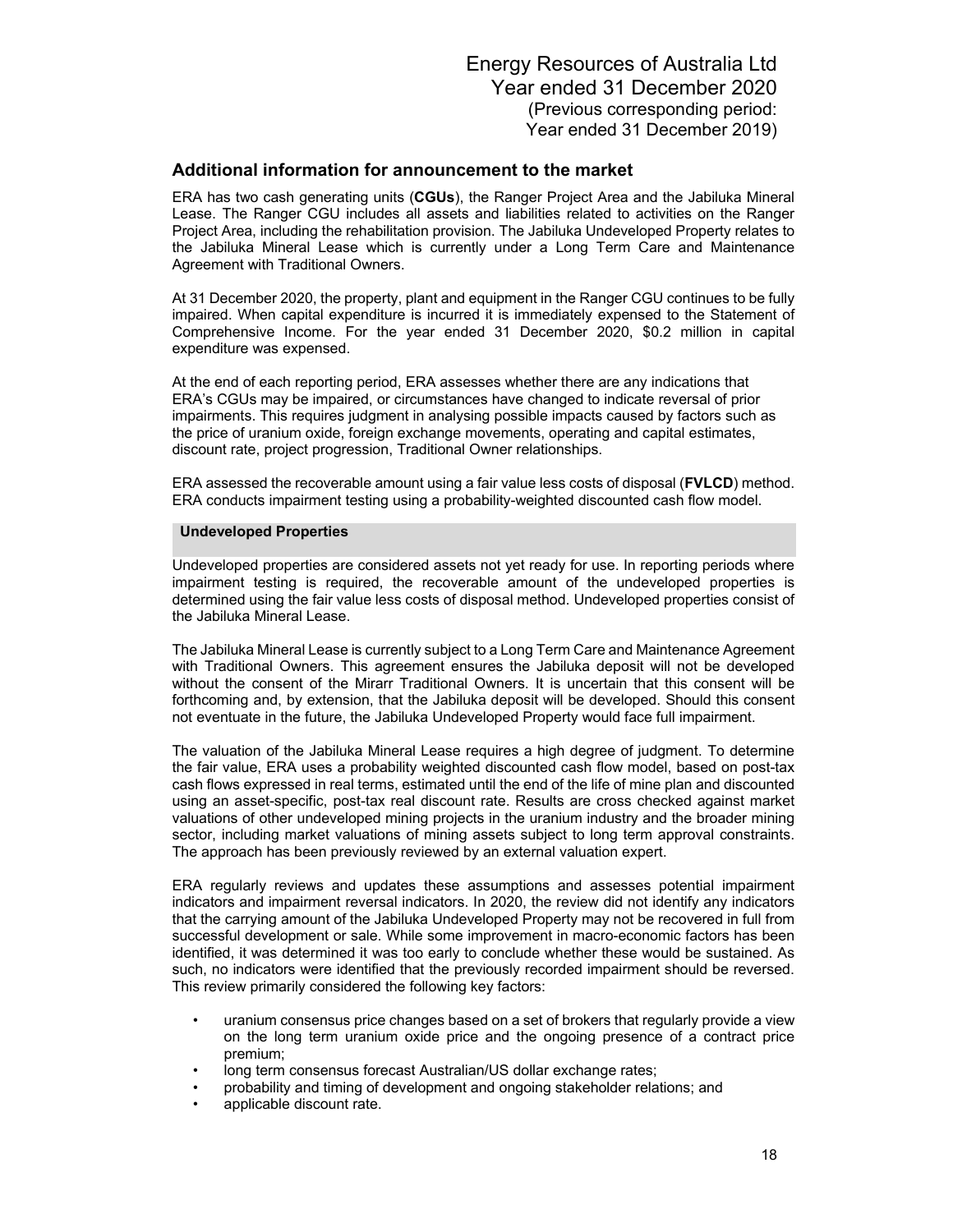The review of these factors did not identify any material changes that would warrant a full impairment or impairment reversal review to be conducted. As a result, the carrying value of the Jabiluka Undeveloped Property remains at \$90 million.

Key assumptions to which the Jabiluka model is sensitive include: the probability of future development (which includes an assessment of obtaining any required approval and/or support of various stakeholders, including the Traditional Owners, regulatory bodies and shareholders), uranium oxide prices (including term contract price premiums in the future), foreign exchange rates, production and capital costs, discount rate, ore reserves and mineral resources, lease tenure renewal and development delays. A change in these assumptions may result in further impairment. Selected downside sensitivities to the fair value of the Jabiluka CGO at 31 December 2020 are summarised below. Based on current assumptions, no single change in the below sensitivities would result in further impairment, however should all occur full impairment would result.

| <b>Sensitivity</b>                                                 | Impact on value<br>\$million |
|--------------------------------------------------------------------|------------------------------|
| -5 per cent change in forecast uranium oxide price                 | (60)                         |
| +20 per cent change in development capital                         | (109)                        |
| +5 per cent change in forecast Australian/US dollar exchange rates | (56)                         |
| +1 per cent change in discount rate                                | (61                          |

ERA's view remains that Jabiluka is a large, high quality uranium ore body of global significance.

#### **Taxation**

ERA has approximately \$188 million of tax losses (at 30 per cent) that are not recognised as deferred tax assets due to uncertainty regarding ERA's ability to generate adequate levels of future taxable profits. This treatment is reviewed at each reporting date. Should future taxable profits eventuate this treatment will not impact ERA's ability to utilise available tax losses in future periods.

Judgement is required in regard to the application of income tax legislation. There is an inherent risk and uncertainty in applying these judgements and a possibility that changes in legislation will impact the carrying amount of deferred tax assets and deferred tax liabilities recognised on the balance sheet.

### **Liquidity**

The Company's objectives when managing capital are to safeguard the Company's ability to continue as a going concern in order to provide returns for shareholders and benefits for other stakeholders and to maintain an optimal capital structure to reduce the cost of capital.

The future liquidity and capital requirements of ERA will depend on many factors. As a result of the increase to the rehabilitation provision in 2018, ERA successfully completed an Entitlement Offer on 18 February 2020 and raised \$476 million. Following the finalisation of the Entitlement Offer, ERA considers that it has adequate cash available to rehabilitate the Ranger Project Area in line with regulatory requirements. ERA's funding of rehabilitation is sensitive to multiple factors including operating cashflows, technological developments, economic factors including interest rates, weather, regulatory and stakeholder expectations and environmental factors. See below for further commentary on the Government security receivable from the Commonwealth Government.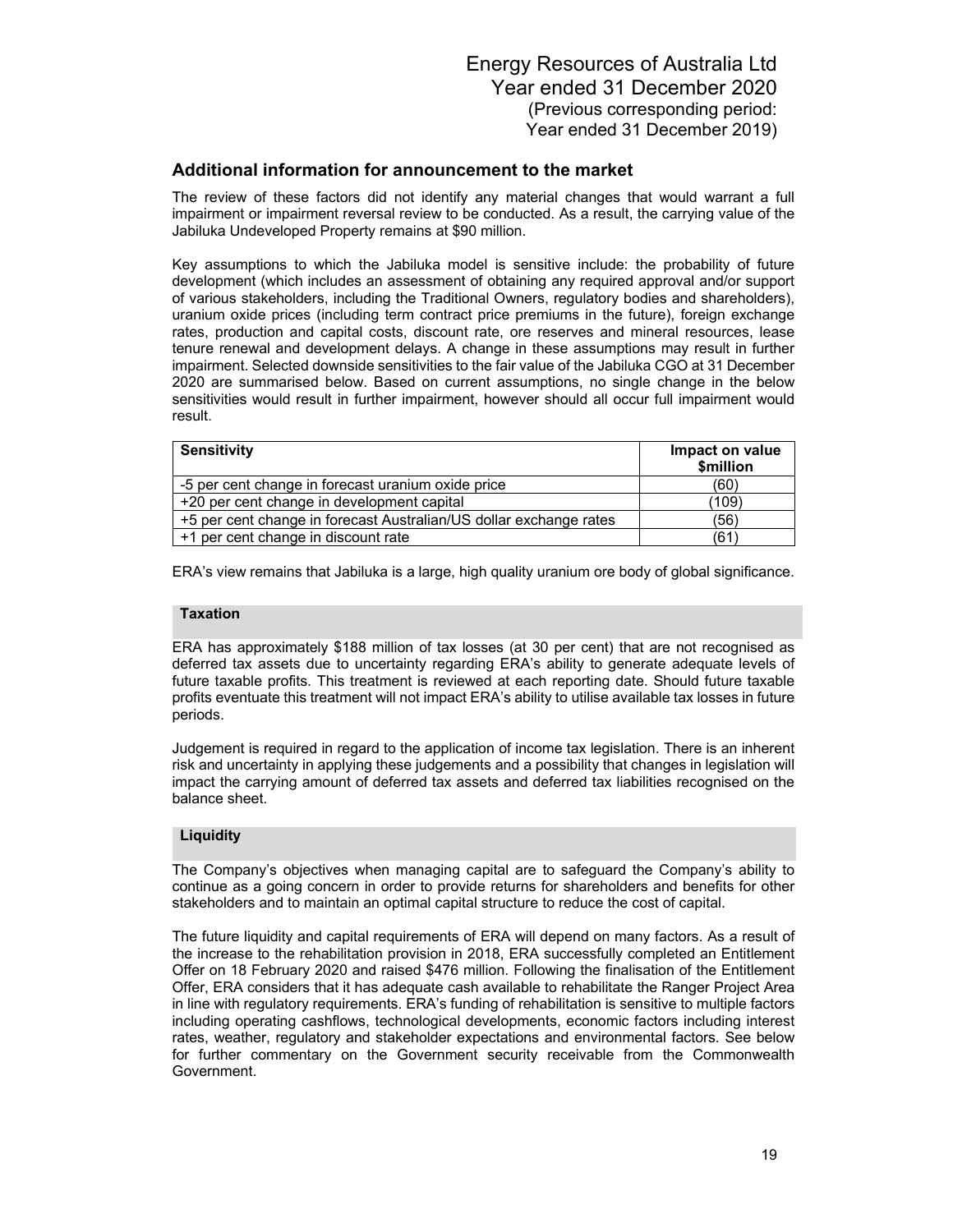In April 2016, ERA entered into a \$100 million credit facility agreement with Rio Tinto. This agreement remains in place. No amount of the facility is in use at the balance date (31 December 2020: \$nil).

### **Government security receivable**

Each year, ERA is required to prepare and submit to the Commonwealth Government an Annual Plan of Rehabilitation. Once accepted by the Commonwealth Government, the annual plan is then independently assessed and costed and the amount to be provided by ERA into the Ranger Rehabilitation Trust Fund (**Trust Fund**) is then determined. The Trust Fund includes both cash and financial guarantees.

The Commonwealth Government finalised its review in February 2020, the relevant Commonwealth Government Minister confirmed a revised security amount of \$655 million. In order to meet its statutory obligation, ERA contributed \$454 million from the Entitlement Offer proceeds during the period, adding to balances held in the prior period of \$77 million, with a total of \$531 million as cash held on deposit with the Department of Industry, Science, Energy and Resources (**DISER**) and \$125 million in bank guarantees.

The cash held as security is invested in term deposits to optimise returns whilst providing appropriate security. This is disclosed as a Government Security Receivable in the Balance Sheet and was previously entitled Investment in Trust Fund in the Company's financial reports. The 45<sup>th</sup> Annual Plan of Rehabilitation is currently being prepared to align with the conclusion of processing on 8 January 2021. This review will revise the determined security position. Despite this presenting as the final Annual Plan of Rehabilitation, ERA and/or the Commonwealth Government are expected to retain the right to seek review of the security position in the future, should material change in the cost estimate take place.

As rehabilitation progresses, the security requirement is forecast to decrease largely in line with the annual rehabilitation spend and cash and/or bank guarantees will be withdrawn from the Trust Fund. Drawdown is subject to approval by the Commonwealth Government, consequently, there remains a risk to the Company's liquidity and financial position should the Trust Fund security value not reduce broadly in line with the Company's forecast rehabilitation spend.

It is estimated that a portion of the Government Security Receivable will be returned to the Company during 2021. In determining the magnitude of this and the resulting portion that will be held as a current asset, the Company has determined it appropriate to consider that the estimated rehabilitation spend for the first three quarters of 2021 will be returned in 2021. This portion has been recorded as a current asset. This will be impacted by any return of security resulting from a change in security requirement, as well as any decision made by the Company to provide security through a varied mix of cash on deposit or bank guarantees.

The Company has recorded this reimbursable amount under the guidance of AASB Interpretation 5: Rights to Interests arising from Decommissioning, Restoration and Environmental Rehabilitation Funds. Under Interpretation 5, the Company accounts for the amounts as a nonfinancial asset, or reimbursement, under AASB 137 Provisions, Contingent Liabilities and Contingent Assets. Measurement of the reimbursement is at the company's share of the fair value of the net assets of the fund, which is 100 per cent of the cash deposits held in the fund plus accrued interest. The fund carries no other balances but short-term deposits. This amount was previously disclosed as a financial asset measured at fair value through profit or loss. Other than the renaming of the balance, there is no impact on the reported asset balance, profit or loss or cash flows for the prior period comparative.

In this financial report, the balance is presented as a current and non-current asset as the Company anticipates being reimbursed for a portion of the security amount within 12-months from balance date.